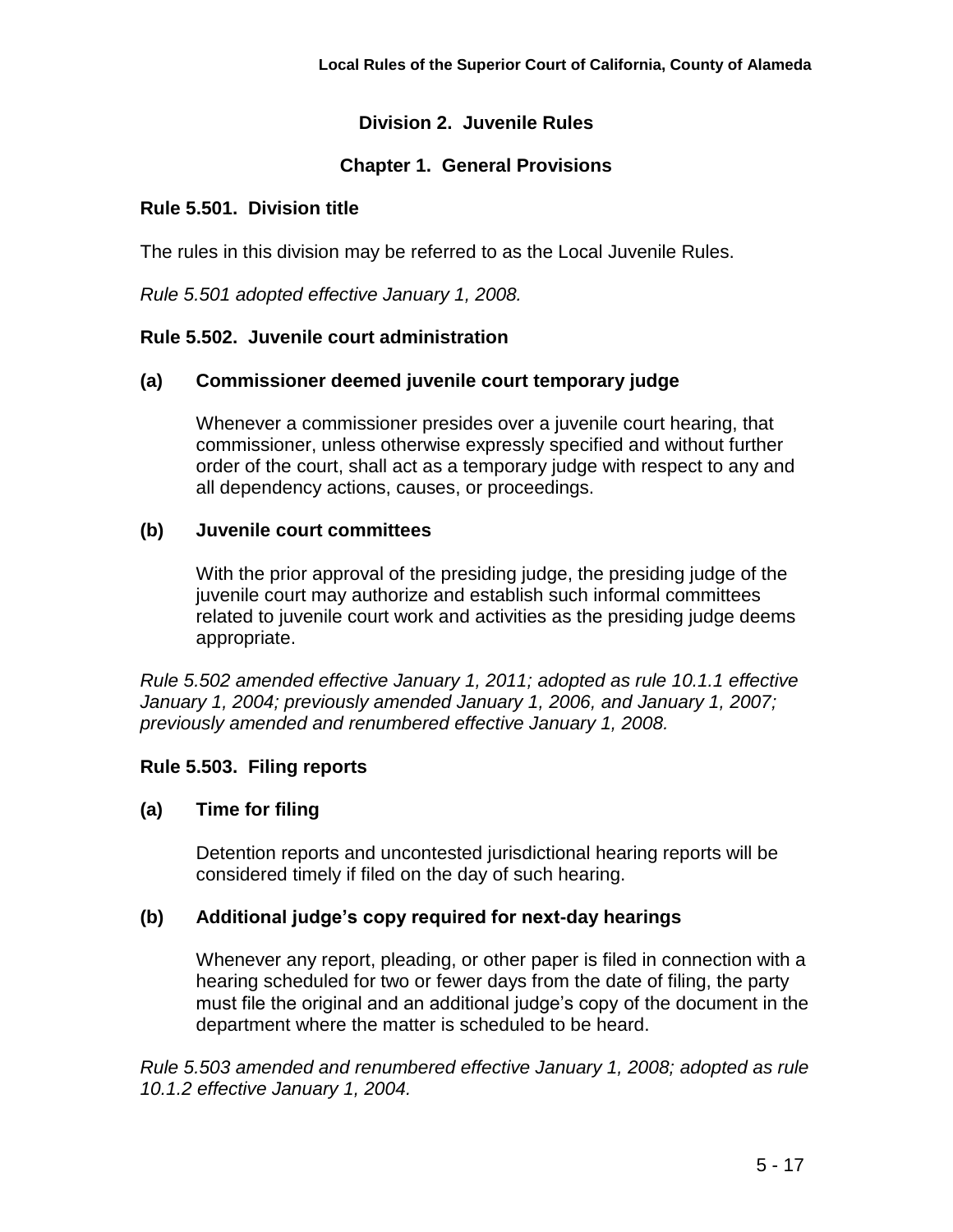## **Rule 5.504. Calendaring and continuances**

### **(a) Setting matters**

No matter may be set for a certain date without the prior approval of the judge in the department.

## **(b) Continuances**

A request for continuance may be submitted on the local form adopted for that purpose, *Application and Order to Change or Add a Juvenile Court Date (Local Form ALA JV-001).* The matter is not continued unless the order granting a continuance is filed.

*Rule 5.504 amended and renumbered effective January 1, 2008; adopted as rule 10.1.3 effective January 1, 2004; previously amended January 1, 2007.*

# **Rule 5.505. Required attendance at hearings**

All parties and attorneys must attend each scheduled hearing unless excused by the court. However, unless the court directs a party or attorney to appear, parties and attorneys are excused from attending placement reviews and dismissals.

*Rule 5.505 amended and renumbered effective January 1, 2008; adopted as rule 10.1.4 effective January 1, 2004.*

#### **Rule 5.506. Discovery**

#### **(a) Mandatory disclosure**

All discoverable material specified in California Rules of Court, rule 5.546(d) must be disclosed to all parties, without the need for an informal request, no later than five court days before any contested hearing.

# **(b) Meet and confer required before discovery motion may be filed**

Attorneys must meet and confer and attempt to resolve all discovery disputes informally. A party may file a discovery motion only after all informal means have been exhausted. Any noticed discovery motion shall state the relevancy of the information sought and the reasons the informal discussions have been unsuccessful in securing the information. The motion shall be served on all parties no less than five court days before the date set for hearing the discovery motion. The hearing date shall have been previously approved and reserved by the department where the matter is to be heard. Responsive papers shall be filed and served no less than two court days prior to the hearing.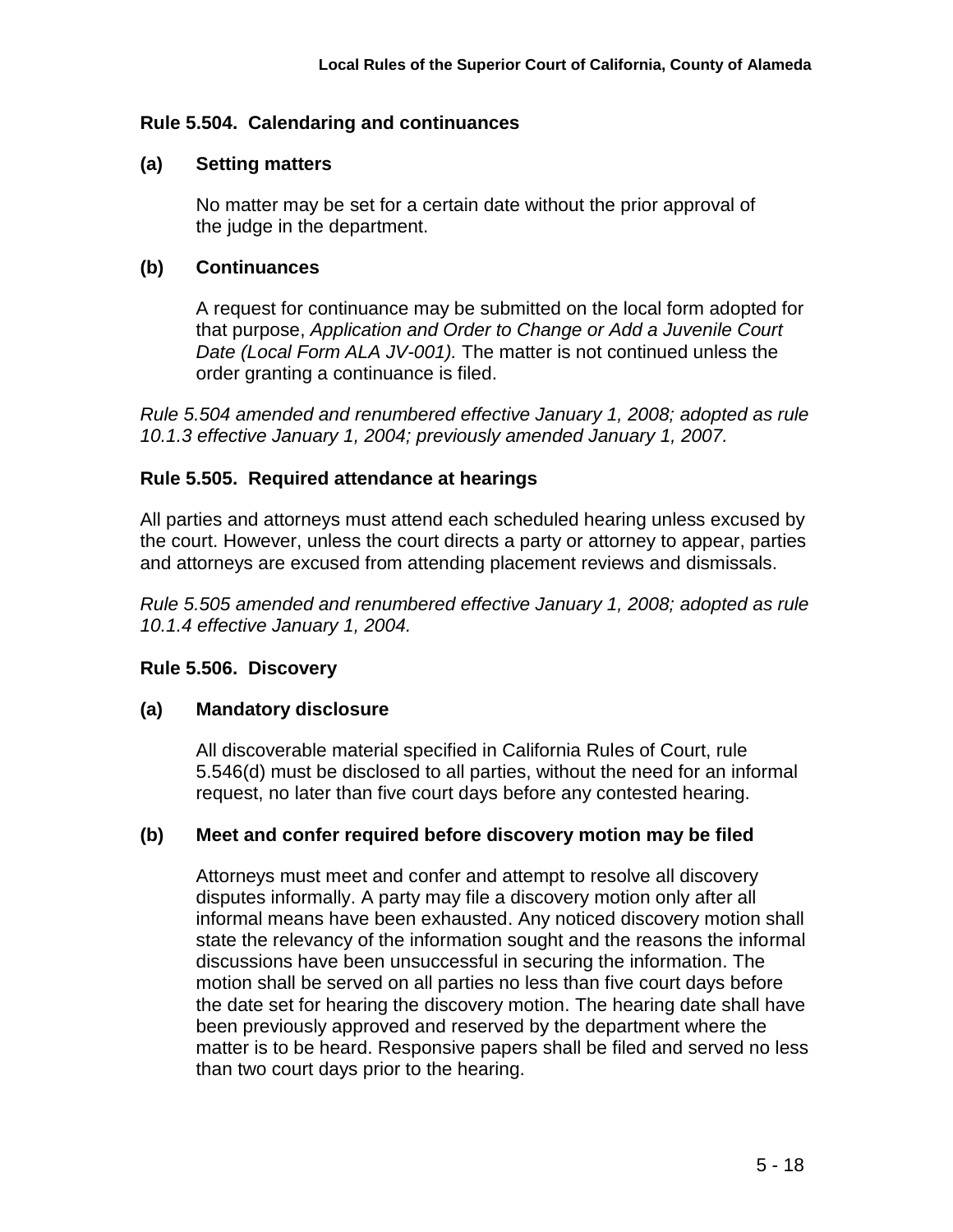*Rule 5.506 amended and renumbered effective January 1, 2008; adopted as rule 10.1.5 effective January 1, 2004; previously amended January 1, 2007.*

#### **Rule 5.507. Ex parte requests for orders**

### **(a) Ex parte requests for orders other than orders for psychotropic medications**

The following procedure must be followed in making any request for an order other than an order for psychotropic medications.

- (1) Before submitting a request for an ex parte order to the court for consideration, the applicant must give prior notice of the request to all counsel, parties, child welfare workers, and probation officers. The Social Services Agency shall continue to use its standard ex parte forms. Notice shall be given at least 24 hours before the application is submitted to the court. The court may waive notice only upon a showing of good cause that is set forth by clear facts in a supporting declaration. An ex parte application lacking a statement explaining whether the parties were notified will be summarily denied.
- (2) The request must include the following information:
	- (A) A description of the efforts made to obtain the consent of or to give notice to the parties, the parents or legal guardians of the minor, and their attorneys of record or a statement indicating the reasons why said consent or notice should not be required;
	- (B) An indication of whether the minor, the parents or legal guardians of the minor, or their attorneys refused to agree to the proposal that is the subject of the ex parte request including the grounds for the person's refusal, if known; and
	- (C) A full disclosure of any prior requests and the court's action thereon whenever a request for an ex parte order of the same character or for the same relief has been made to the court.
- (3) All ex parte applications and proposed orders must be delivered during regular business hours to the clerk's office where the matter is pending. The clerk's office will forward the matter to the appropriate judicial officer.
- (4) The following ex parte requests will be determined by the presiding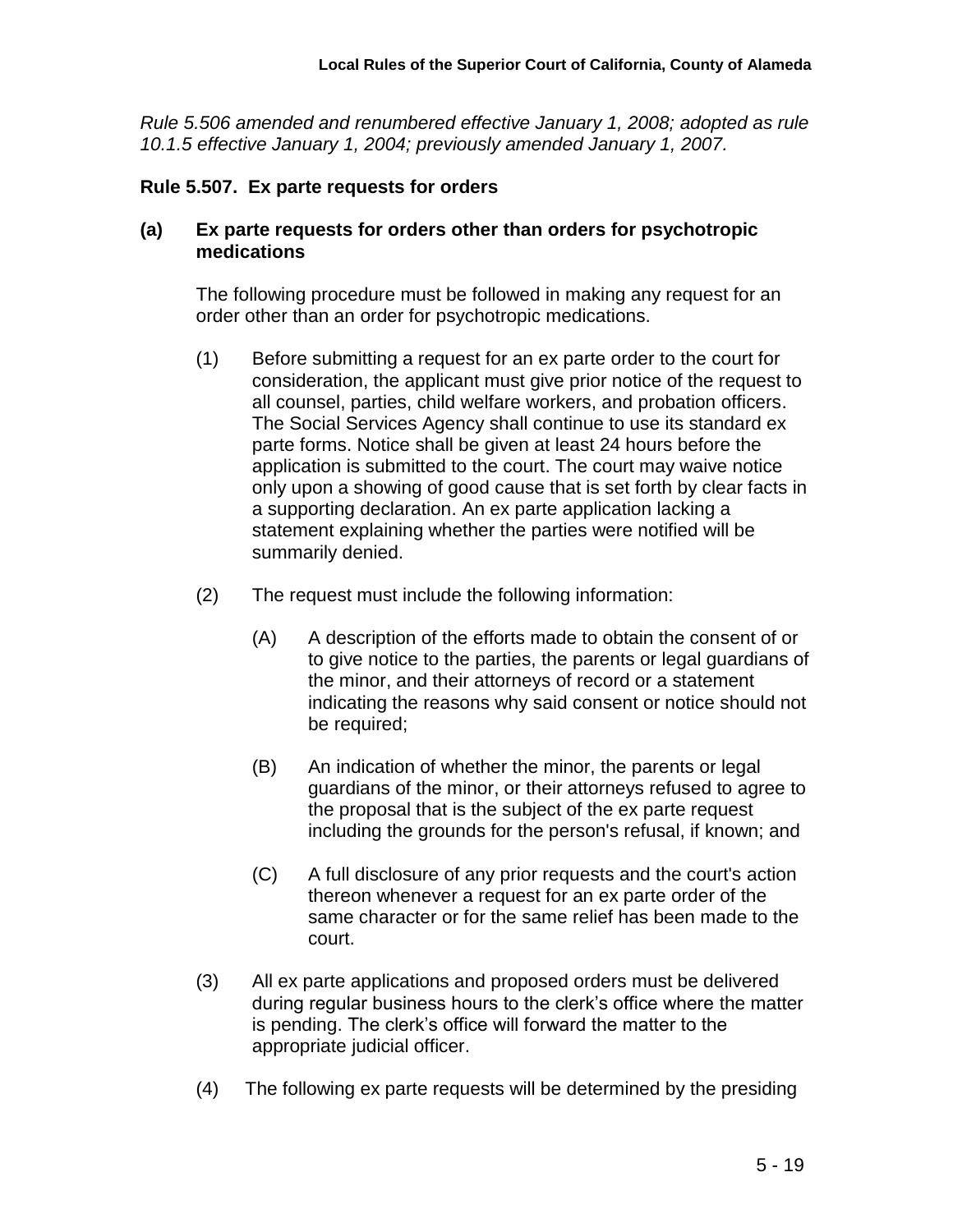judge of the juvenile court:

(A) Termination of life support and do not resuscitate requests;

and

- (B) Requests for permission to perform surgical or other medical procedures over the religious objections of the parents.
- (5) An opposing party must present any written opposition to the court within 24 hours of receipt of notice of the ex parte application. Upon receipt of the ex parte application and any opposition, the court will render its decision on the application or set the matter for hearing. The applicant must serve notice of the court's order on all parties. If the matter is set for hearing, the applicant must give notice of such hearing to all parties, unless ordered otherwise by the court. Any party disagreeing with the order may request that the matter be placed on calendar for further consideration.
- (6) The following requests may be submitted without notice to other parties:
	- (A) Orders for temporary removal of prisoners or wards and production as a party;
	- (B) Orders to preserve dispatch transmissions ("CAD purges");

and

(C) Orders for copies of booking photographs.

# **(b) Ex parte requests for orders for psychotropic medications**

The following procedure must be followed in making any request for an order for psychotropic medications.

- (1) Ex parte requests for authority to administer psychotropic medications will be decided in the department where the case is normally calendared.
- (2) If the matter is set for hearing and the minor has already been prescribed psychotropic drugs, the attending psychiatrist or physician may continue the administration of those drugs at his or her discretion. However, there shall be no increase in the previously authorized dosage without approval from the juvenile court.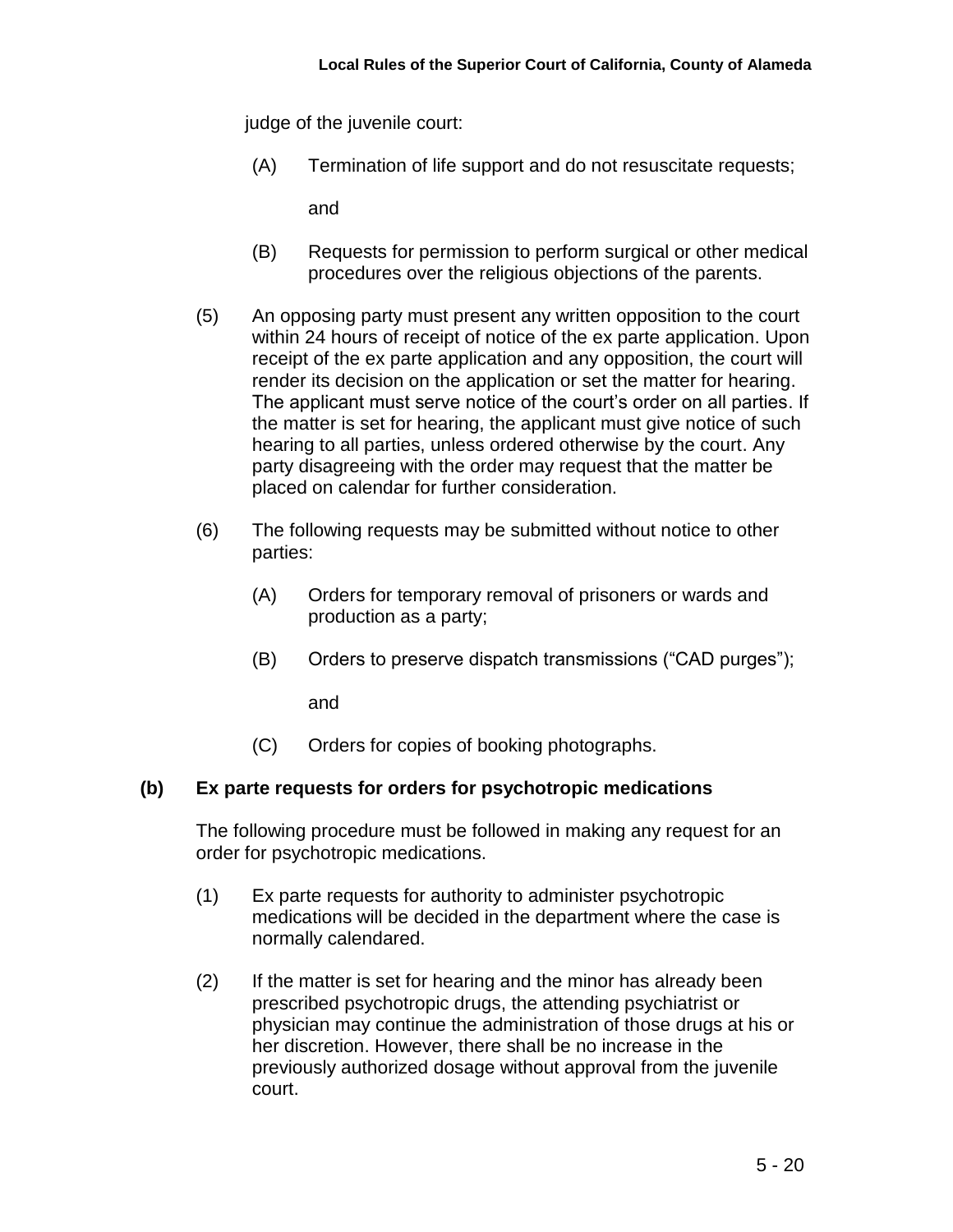- (3) Whenever a dependent child or ward of the court, or minor in placement at Juvenile Hall or the Social Services Assessment Center, or other juvenile facility is moved to a new placement or to a facility pursuant to Welfare and Institutions Code section 5000 et seq., and the child is receiving prescribed medication, the medical or other supervisor at the new placement may continue to administer that medication under supervision of the medical staff or the child's physician. No further order of the court is required and the child's medication must not be abruptly discontinued for lack of such an order.
- (4) All orders authorizing the administration of psychotropic drugs must be submitted to the court for renewal no later than six months from the date of initial issuance, following the ex parte procedure described in this subsection.

# **(c) Ex parte requests for medical authorizations**

When a social worker or probation officer seeks permission to authorize a specific course of medical treatment such as surgery, the request must be supported by a completed and legible *Recommendation, Certification, and Order for Medical, Surgical, Dental or Other Remedial Care (Local Form ALA JV-002)*.

*Rule 5.507 amended and renumbered effective January 1, 2008; adopted as rules 10.1.6, 10.1.7, and 10.1.8 effective January 1, 2004; previously amended January 1, 2007.*

# **Rule 5.508. Health assessments**

# **(a) When health assessments should occur**

Juveniles confined in an Alameda County Probation Department detention facility, including any Probation Department Assessment Center, or retained in any Alameda County Social Services Agency shelter care facility, including any Social Services Agency Assessment Center, may undergo a health assessment at the first possible opportunity after the initial admission to the facility.

# **(b) Contents of health assessment**

The health assessment, which may be conducted by the Alameda County Health Care Agency's designee, should be comprehensive and may consist of the following components:

(1) A complete history and physical examination.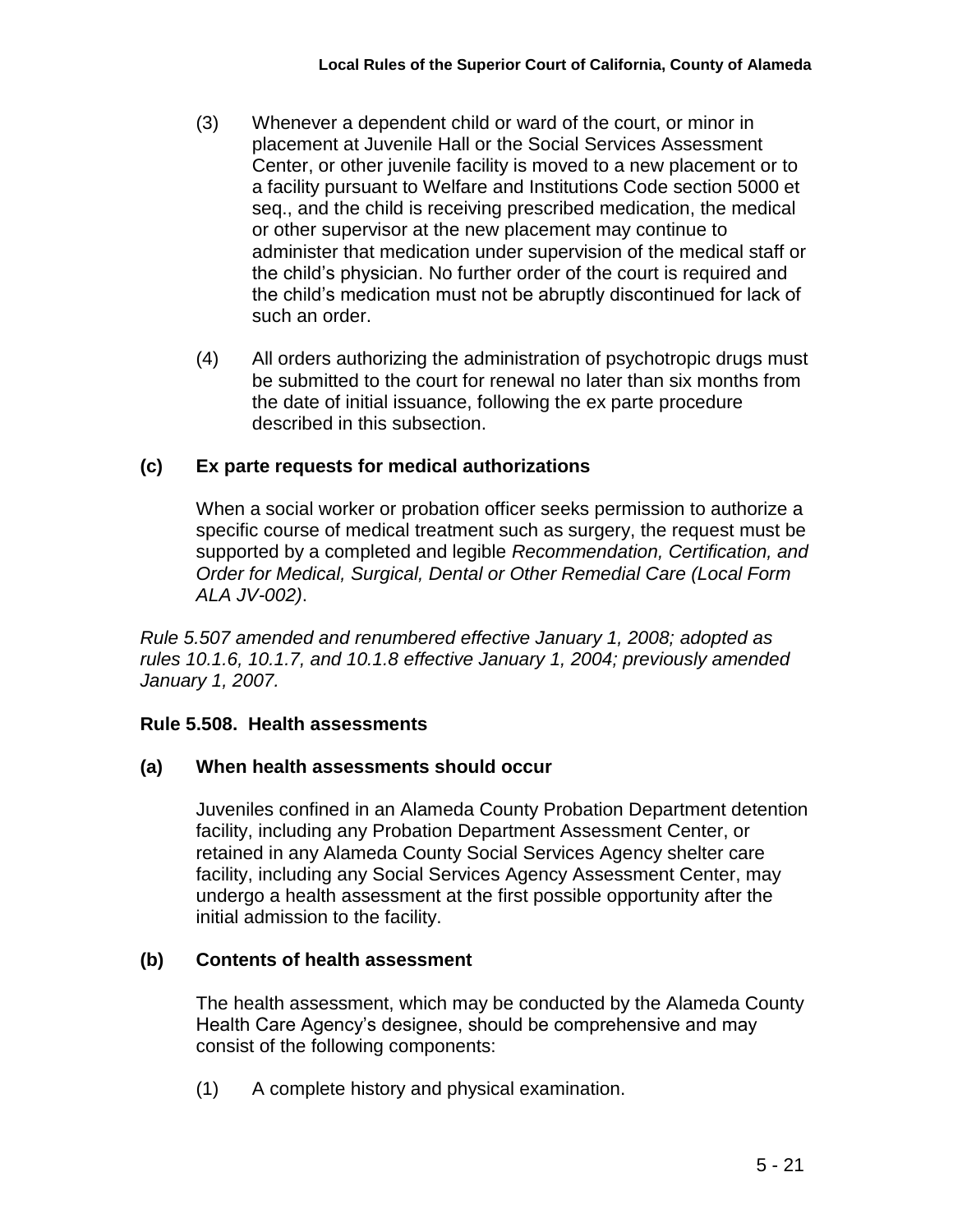- (2) A mental health status evaluation. In the event that the juvenile needs an extensive mental health evaluation by a psychiatrist or psychologist, the attorney for the minor will be notified.
- (3) A social and emotional development assessment.
- (4) A dental assessment.
- (5) Any clinical laboratory tests the physician determines are necessary for the evaluation of the juvenile's physical or mental health status.
- (6) Any immunizations necessary to bring the juvenile's immunization status up to date following the guidelines of the American Academy of Pediatrics.
- (7) An assessment of the appropriateness of continuing or discontinuing the prescription of any medicines, including psychotropic medications, the minor may be taking.
- (8) Evaluation and continuing care of acute or chronic medical problems.
- (9) Authority to request or release medical records to appropriate persons or organizations.
- (10) Any outside medical consultation deemed appropriate by Juvenile Justice Health Services medical staff.

#### **(c) Consent of parent or guardian to be sought at detention hearing**

At the time of the detention hearing, an attempt should be made to obtain the consent of the parent or guardian for ongoing medical care while the juvenile is in a detention, shelter care, or residential treatment facility. In the event that parental consent cannot be obtained, the Social Services Agency or the Probation Department may authorize any licensed physician to provide any emergency or routine physical or mental health care that will protect the minor's physical and mental health status.

*Rule 5.508 amended and renumbered effective January 1, 2008; adopted as rule 10.1.9 effective January 1, 2004.*

#### **Rule 5.510. Court Appointed Special Advocates (CASA)**

**(a) Use of the CASA program**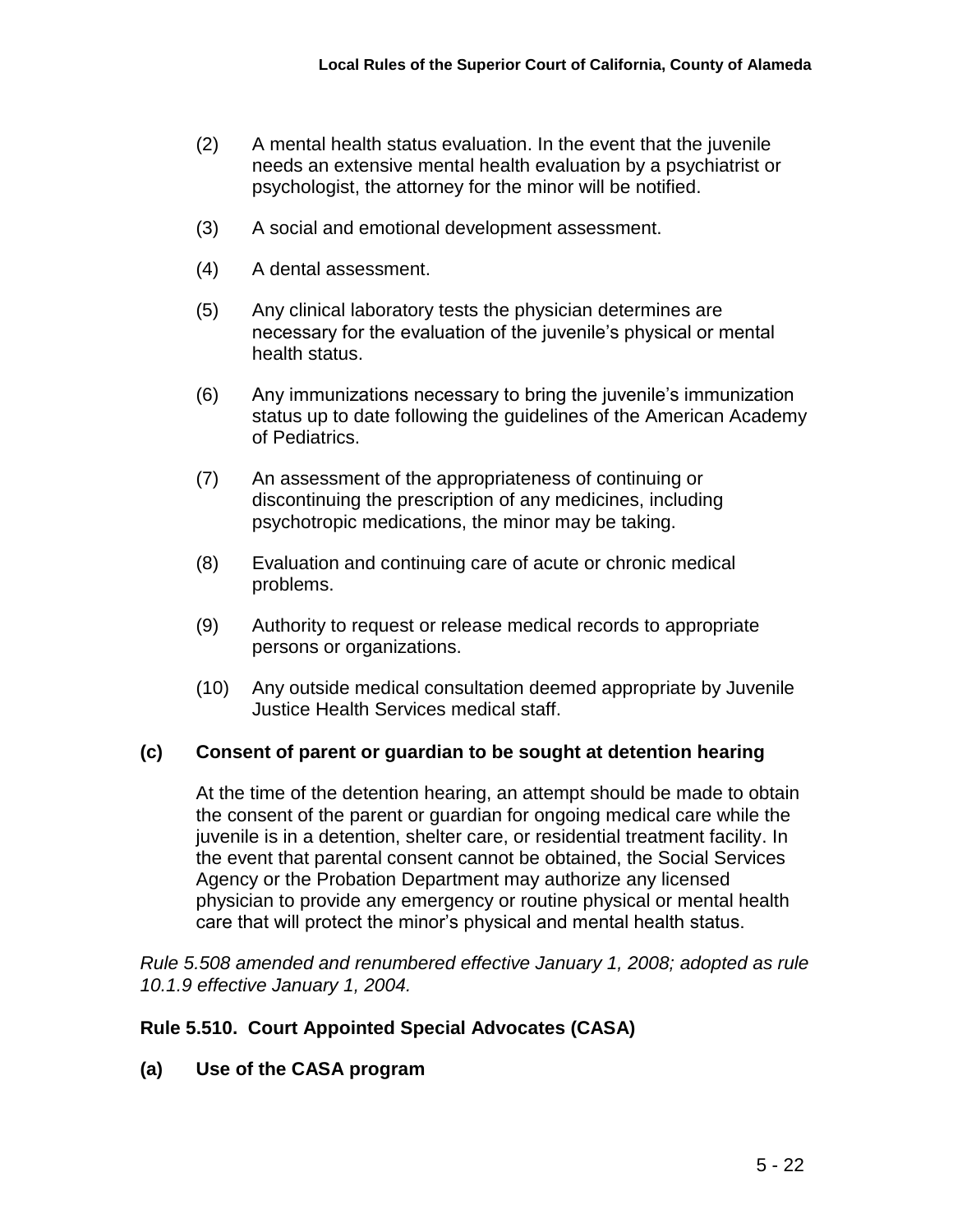The court utilizes the services of the CASA program. The court may appoint CASA to represent the best interests of the child in any dependency or delinquency action.

# **(b) Calendaring preference**

Because advocates serve as volunteers, matters on which they appear will be granted priority on the court's calendar whenever possible.

# **(c) Continuation of advocate's appointment**

In the event the court dismisses a dependency case and issues family court orders under Welfare and Institutions Code section 362.4, the advocate's appointment may be continued in the family court proceeding, and the juvenile court order shall set forth the nature, extent, and duration of the advocate's duties in the family court proceeding.

# **(d) Advocates' reports**

CASA may submit a report to the court for any of the following hearings: six-month review; twelve-month review; eighteen-month review; selection and implementation hearing; and post-permanency planning reviews. Any such report must be submitted at least two court days before the hearing. Only parties and their counsel are entitled to receive copies of CASA reports. Relatives, de facto parents, foster parents, and service providers are not entitled to receive copies of CASA reports. CASA reports will be copied and distributed by the CASA program office staff.

*Rule 5.510 amended and renumbered effective January 1, 2008; adopted as rule 10.1.10 effective January 1, 2004; previously amended January 1, 2007.*

# **Rule 5.511. Interagency information sharing**

# **(a) Court and other agencies involved with minors**

A number of court and other public agencies may be involved with a minor. These include the Social Services Agency's Department of Children & Family Services ("DCFS"); the Adult Protective Services ("APS"); Juvenile Probation Department ("JPD") Families and Children's Bureau ("FCB") mediators, facilitators, and case managers; evaluators; probate court investigators ("PCI"), and Court Appointed Special Advocates ("CASA").

# **(b) Information-sharing protocol**

The following protocol applies to information sharing between and among the court, FCB, PCI, JPD, DCFS, CASA, and APS staff. Each agency staff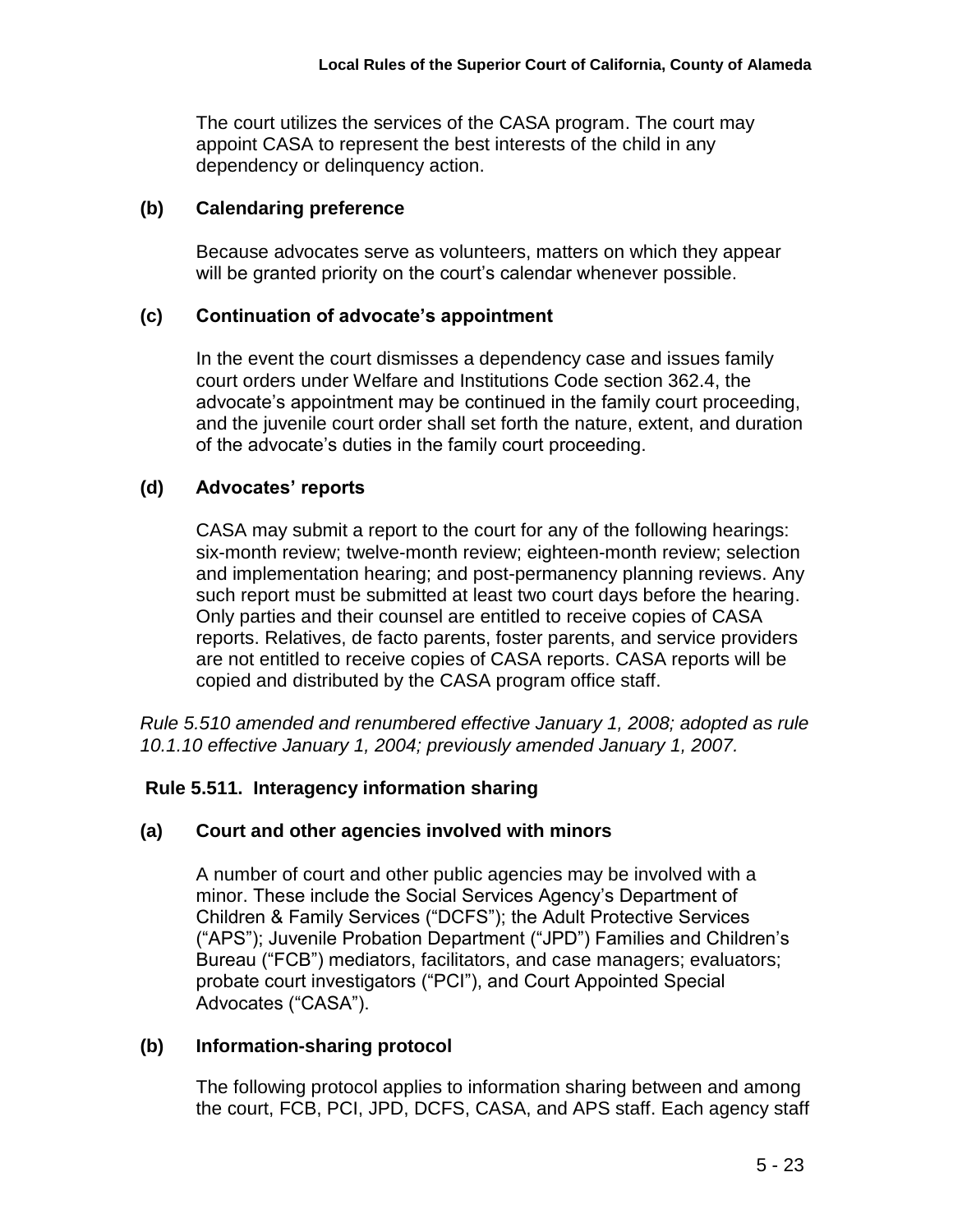person may orally disclose to each of the other respective agency staff, the following information:

- (1) Whether a child or his or her parents, guardians, or caretakers are or have been the subject of a child abuse, neglect, probate, criminal, or delinquency investigation, the findings and status of that investigation, the recommendations made or anticipated to be made by the respective agency, the progress while under court supervision including compliance with court orders, and a copy of any court order in existence as well as probation conditions with respect to the child, parents, guardians, or caretakers.
- (2) Any statement made by the child or the child's parents, guardians, or caretakers which might bear upon on the issue of the best interest of that child, or a sibling or half-sibling living with or visiting with that child, who is involved in a pending family or probate court matter. Any statement made by the child or the child's parents, guardians, or caretakers which might bear upon the issue of the child's dependency or delinquency or any disposition in the dependency or delinquency proceedings.
- (3) FCB may include this information in the confidential portion of their court reports and keep such information in their case files.
- (4) The respective agencies may provide written documents to each other. The documents may include, but are not limited to, relevant portions of investigation notes, progress notes and summaries, and court reports containing information described above. However, child abuse and neglect reports described by Penal Code section 11167.5 (*Suspected Child Abuse Report, Form #S-8572*), information disclosing the identity of a reporting party, or courtordered psychological evaluations will not be exchanged between the agencies absent a court order. Copies of DCFS, APS or JPD documents, used by FCB, or PCI shall not be attached to their respective court reports and shall not be made available to the public without a court order.
- (5) FCB and PCI will designate an appropriate staff person to maintain a current list of court mediators, facilitators, evaluators, and probate investigators, and periodically distribute this list to DCFS and JPD.

# **(c) Modification of family court orders**

When a new dependency petition has been filed involving an existing family court case, the parties by stipulation may allow the juvenile court to modify the existing family court orders, where modification of the existing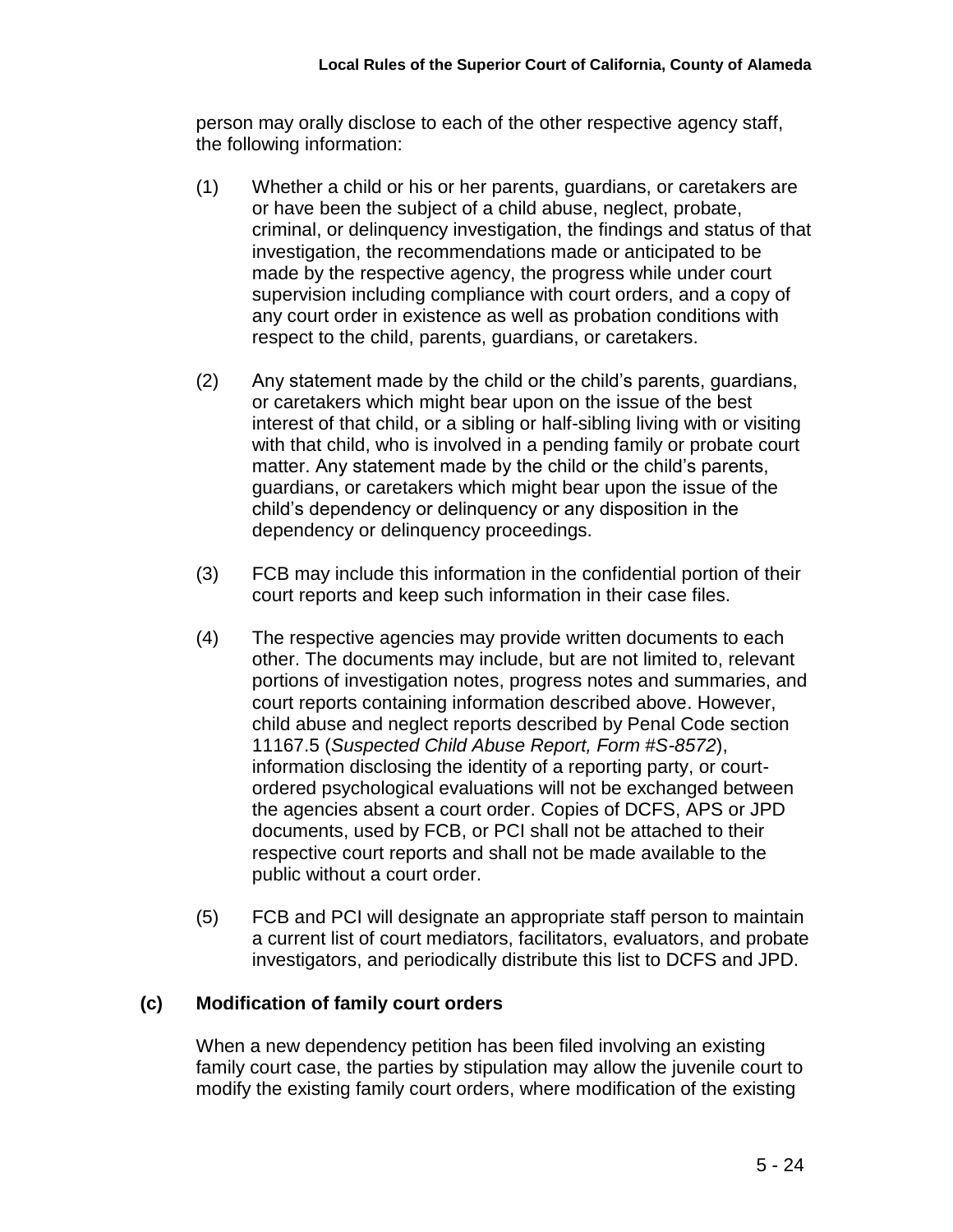custody and visitation orders may remove the risk that led to the filing of the juvenile dependency petition. The juvenile court may then, where appropriate, order dismissal of the dependency petition. The process is as follows:

- (1) The parties and their counsel may agree on the record that the juvenile court bench officer may hear the matter as a family court judge. If an agreement is reached after or outside of a hearing, the parties and their counsel must execute their stipulation on the appropriate Judicial Council form and the juvenile court judge will attach a signed *Family Court Stipulation and Order Dismissing Juvenile Court Case (Local Form ALA JV-004).*
- (2) The stipulation will be filed in the family court action and the juvenile dependency petition will be dismissed without prejudice.

*Rule 5.511 amended and renumbered effective January 1, 2008; adopted as rule 10.1.11 effective January 1, 2004; previously amended January 1, 2007.*

# **Rule 5.512. Application for access to juvenile court records**

The provisions in this rule apply to persons and agencies not designated in Welfare and Institutions Code section 827.

# **(a) Inspection and copying**

The following persons and agencies may have access to juvenile court records and may obtain photocopies of records without a prior court order, subject to the conditions specified, if disclosure will be in the best interest of the child whose records are sought and the information contained in those records is necessary and relevant to a juvenile dependency or delinquency proceeding; a civil or criminal investigation or proceeding; a proceeding involving child custody or visitation; a proceeding involving adoption, guardianship, or emancipation of a minor; a proceeding involving probate or conservatorship; or a proceeding involving domestic violence.

- (1) County Counsel, for the purpose of representing the Social Services Agency in a dependency case or civil action.
- (2) Alameda County Juvenile Probation Officers, when the child who is the subject of the records is also the subject of juvenile court proceedings under Welfare and Institutions Code sections 601 or 602.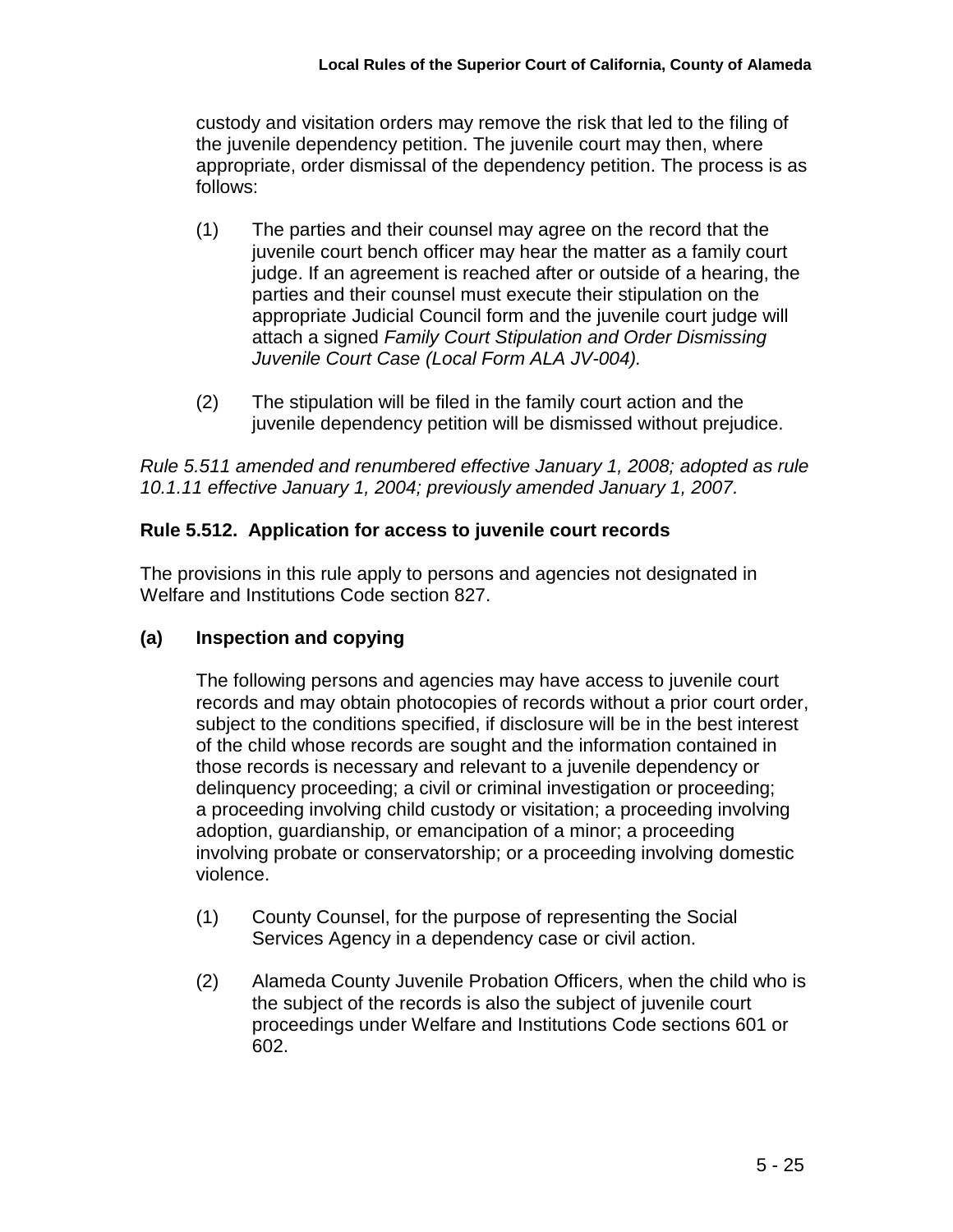- (3) CASAs, as provided under Welfare and Institutions Code sections 105 and 107.
- (4) An Indian child's tribe, as provided under Title 25, United States Code chapter 21 [Indian Child Welfare Act].
- (5) Employees or agents of Alameda County Superior Court Families and Children's Bureau.
- (6) Employees or agents of Alameda County Mental Health Services agencies.
- (7) Any licensed psychiatrist, psychologist, or other mental health professional ordered by a family court judge to examine or treat the child or the child's family.
- (8) Any hospital providing inpatient psychiatric treatment to the child, for purposes of treatment or discharge planning.
- (9) The county Victim-Witness Assistance Program and the State Board of Control Victims of Crime Program, for the purpose of providing services to a victim of or a witness to a crime.
- (10) The Parole Services Division of the California Department of Corrections.
- (11) The California Board of Parole Hearings, as provided under Penal Code section 11167.5, subdivision (b)(9).
- (12) Investigators employed by attorneys who represent parties in dependency proceedings, when seeking records that may be released to the attorney without a court order under Welfare and Institutions Code section 827.
- (13) The Social Security Administration, for the purpose of determining a child's eligibility for benefits.
- (14) The Regional Center.
- (15) The county probation department, when performing its duty under Penal Code section 1203.097 to certify treatment programs for domestic violence offenders, for purposes of documenting a treatment program's failure to adhere to certification standards and identifying serious practice problems in such treatment programs, provided that in any proceeding for the suspension or revocation of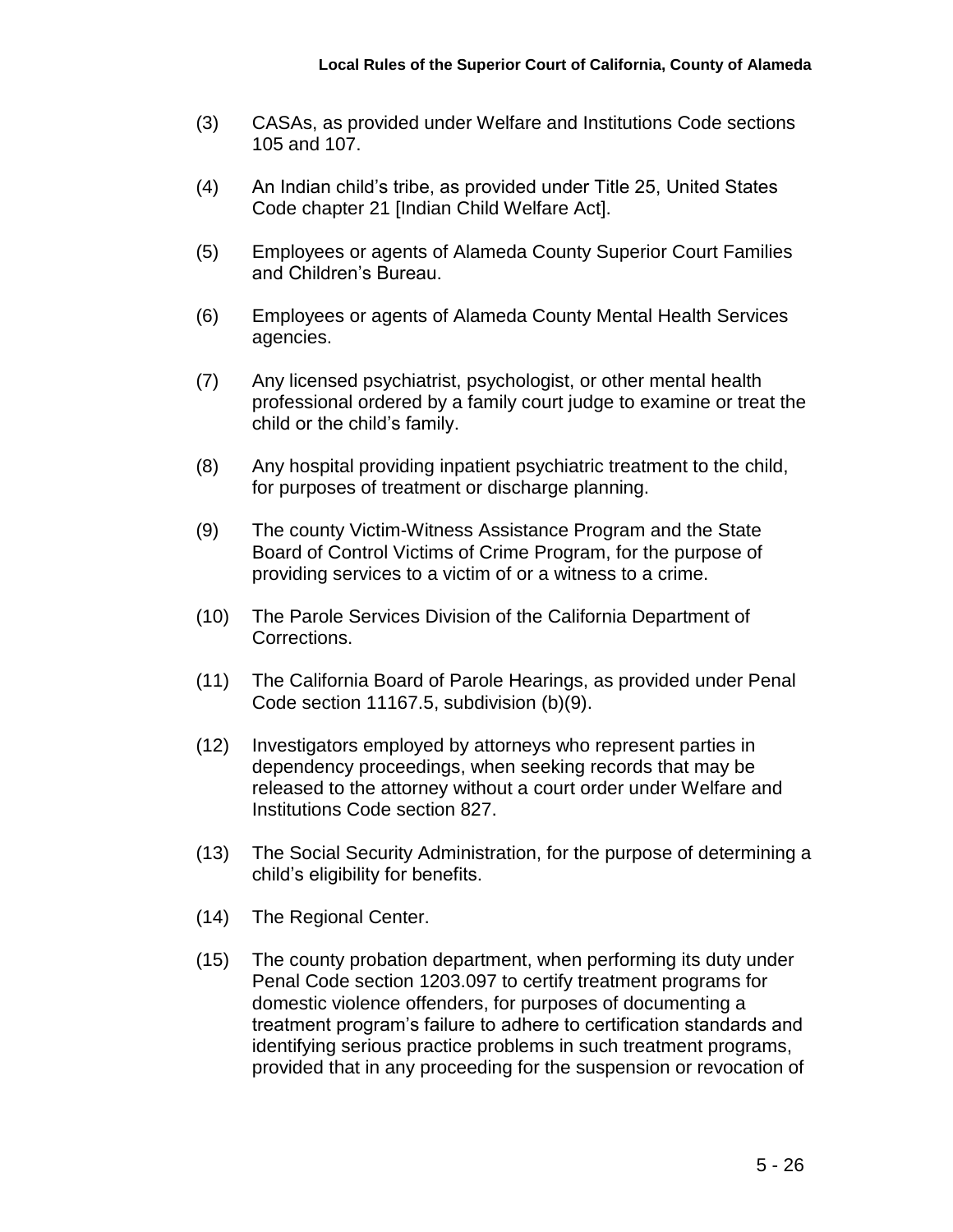a treatment provider's certification or in any document related thereto, the department shall not disclose any child's name.

#### **(b) Procedure for making request**

Persons seeking access to or photocopies of documents under this rule must complete a *Declaration and Application for Access to Juvenile Court Records (Local Form ALA JV-003)*. The completed form will be kept in the file that is the subject of the Application For Access. If copies are requested, the requesting party shall pay the cost of any copying. The applicant must submit the completed form to the one of the juvenile court clerk's offices.

## **(c) Inspection or oral information only**

The following may inspect or receive oral or written information regarding the contents of juvenile court records without a prior court order, but must file a *Petition for Disclosure of Juvenile Court Records* (JV-570) to obtain photocopies, subject to the conditions specified, if disclosure will be in the best interest of the child whose records are sought and the information contained in those records is necessary and relevant to the proceeding or purpose for which the records are sought:

- (1) U.S. Department of Justice prosecutors or their agents.
- (2) U.S. military prosecutors or their agents.
- (3) Federal Bureau of Investigation agents.
- (4) California Attorney General's Office prosecutors.
- (5) Any other agency or office authorized to investigate or prosecute criminal or juvenile cases under state or federal law.

#### **(d) No disclosure**

Persons or agencies obtaining records under this rule shall not disclose such records to another person or agency unless authorized to do so by the juvenile court.

*Rule 5.512 amended and renumbered effective January 1, 2008; adopted as rules 10.1.13, 10.1.14, and 10.1.15 effective January 1, 2004; previously amended January 1, 2007.*

# **Rule 5.514. Visitation before detention hearing**

#### **(a) Visits before hearing**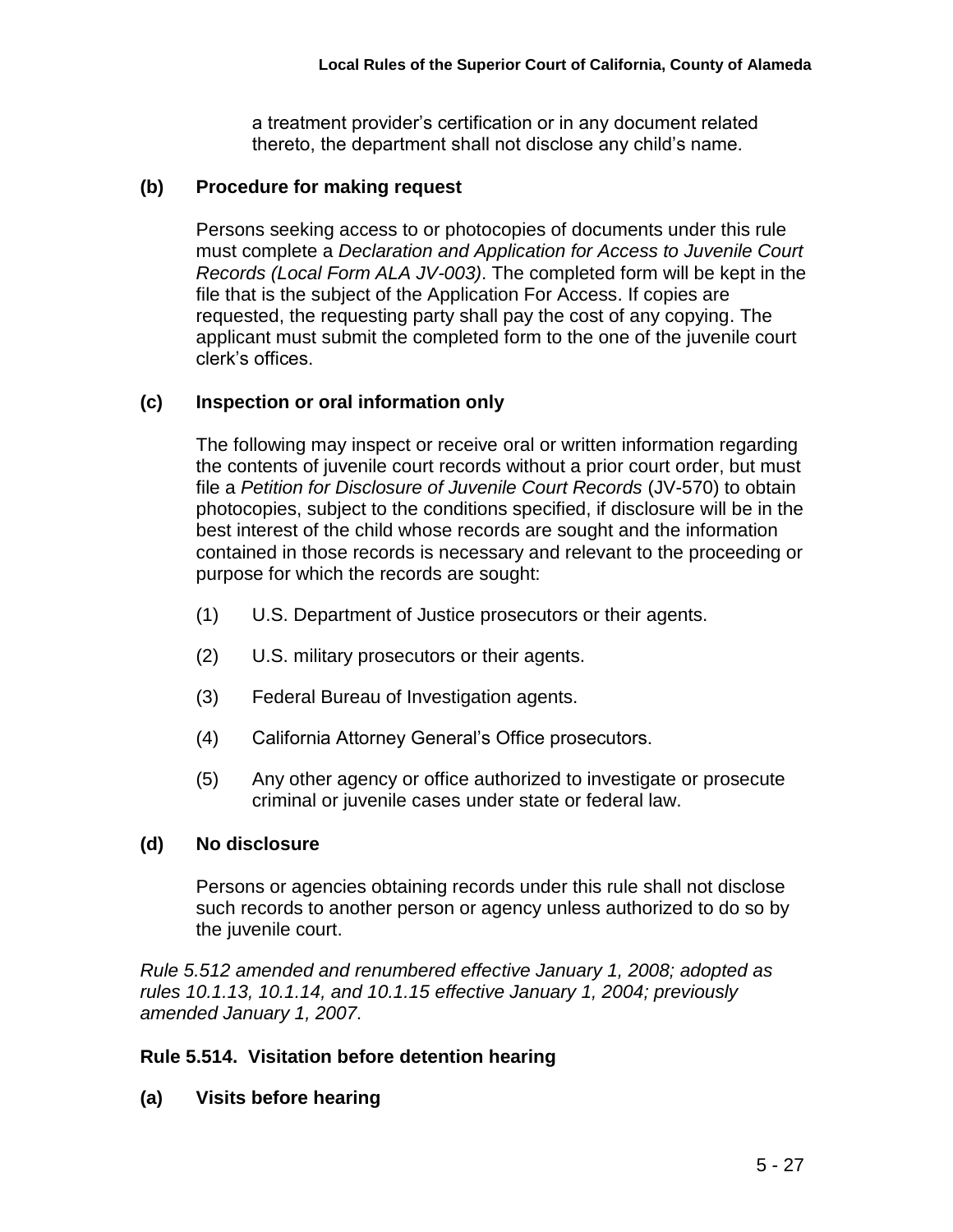A child taken into temporary custody shall have supervised visitation with one or both parents or guardians before the detention hearing, unless the Child Welfare Worker has a reasonable belief that the child or the temporary caregiver would be endangered by such contact. The address of the child and the temporary caregiver may remain confidential notwithstanding this rule.

# **(b) Notation of absence of visits or telephone calls**

If the child has not received regular phone contact or supervised visits with his or her parents or guardians, the Child Welfare Worker shall state the reasons therefore in the detention report.

*Rule 5.514 amended and renumbered effective January 1, 2008; adopted as rule 10.2.5 effective January 1, 2004.*

# **Rule 5.520. Objections in the nature of a general demurrer to a petition**

# **(a) Motions to object to a petition**

A motion to challenge the legal sufficiency of the petition may be made orally or in writing at the initial detention hearing or at the jurisdictional hearing. A party may object on the ground that the petition alleges facts that, even if determined to be true, either are not sufficient to state a cause of action, or are not stated with sufficient clarity and precision to enable the party to determine what must be defended. The court may entertain the objection by oral argument when made, or may set it for further hearing. No objection in the nature of a special demurrer to particular allegations shall lie to challenge only certain paragraphs under a particular subdivision of Welfare and Institutions Code section 300; a party must challenge all allegations, not selected ones.

# **(b) Hearings on motions**

If the court sets a hearing on the objection, counsel for the moving party may file a supporting memorandum of points and authorities. The memorandum must be filed at least 48 hours before the hearing in the department where the hearing is scheduled. Petitioner may file a memorandum of points and authorities in opposition to the objection. The memorandum in opposition must be filed by 9 a.m. on the day of the hearing in the department where the matter is set for hearing. All memoranda of points and authorities, whether in support of or in opposition to the objection, must be served on all other counsel and the petitioner by personal service or by fax.

# **(c) Amendments to petition after objection filed**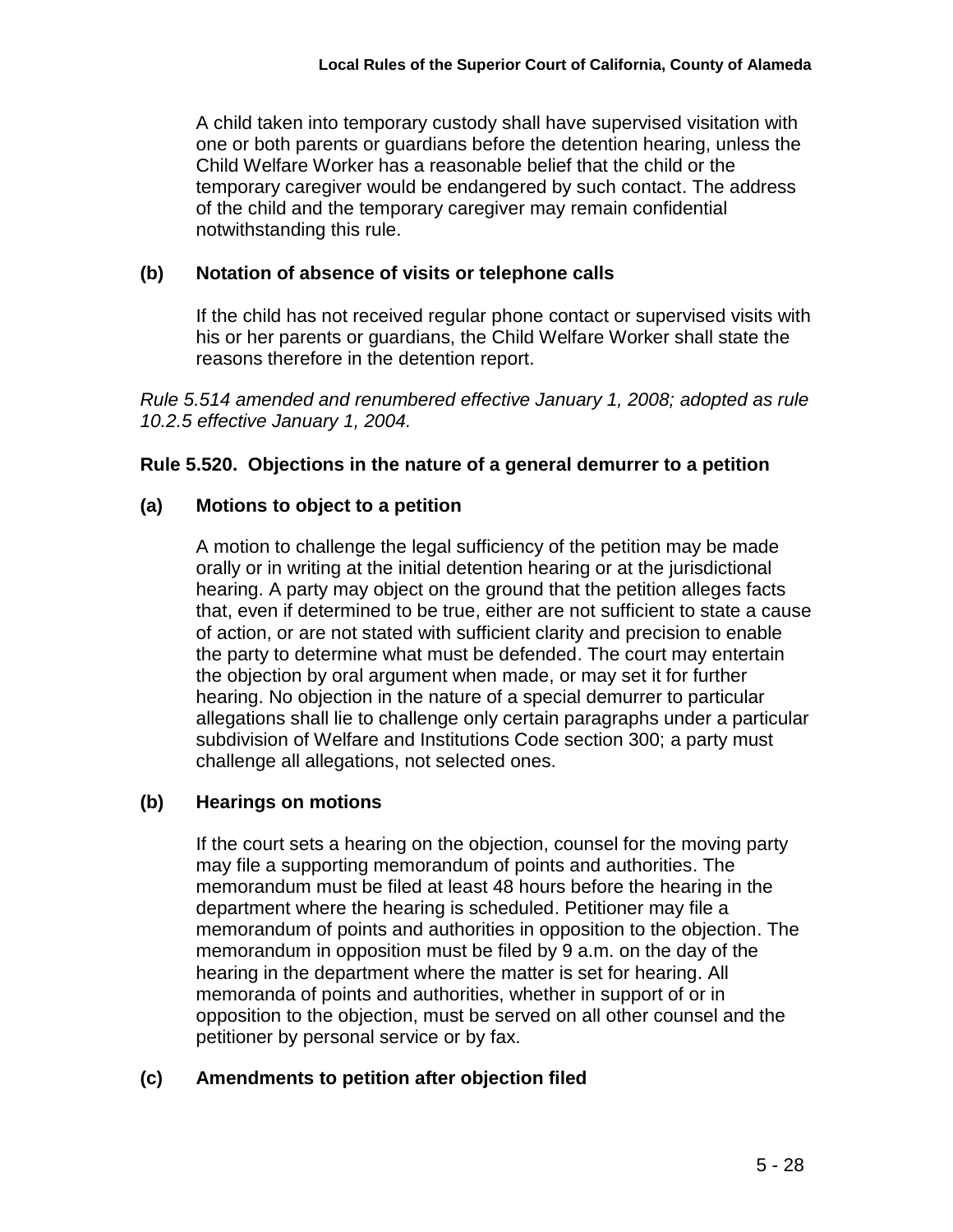Petitioner may not amend the petition without leave of court once a written objection to the sufficiency of the petition has been raised.

## **(d) Entry of plea**

When an objection to the sufficiency of a petition is overruled and no plea has been entered, the court will allow the plea to be entered at the conclusion of the hearing or upon such terms as may be just.

## **(e) Leave to amend**

If the court sustains the objection to the sufficiency of a petition, the court may grant leave to amend the petition upon any terms as may be just and shall fix the time within which the amended petition shall be filed.

## **(f) Detention of minor**

During the time that the petition is being amended, the minor may continue to be detained if the court finds that a prima facie case for detention exists.

*Rule 5.520 amended and renumbered effective January 1, 2008; adopted as rule 10.2.8 effective January 1, 2004.*

#### **Rule 5.522. Uncontested jurisdiction hearing settings; use as settlement conference**

#### **(a) Setting uncontested jurisdictional hearing**

All cases in which the minor has been detained shall be set for an uncontested jurisdictional hearing within ten court days of the initial or detention hearing. In cases in which the minor has not been detained, the uncontested jurisdictional hearing shall be set within 20 calendar days of the initial or detention hearing.

# **(b) Uncontested jurisdictional hearing as settlement conference**

The uncontested jurisdictional hearing shall serve the same purposes as a settlement conference. Unless excused by the court or as otherwise provided in these rules, all parties and counsel are required to appear at the uncontested jurisdictional hearing. At the uncontested jurisdictional hearing the parties shall meet and confer and attempt to resolve the case or to narrow the issues to be addressed at any subsequent contested jurisdictional hearing.

*Rule 5.522 amended and renumbered effective January 1, 2008; adopted as rule 10.2.9 effective January 1, 2004.*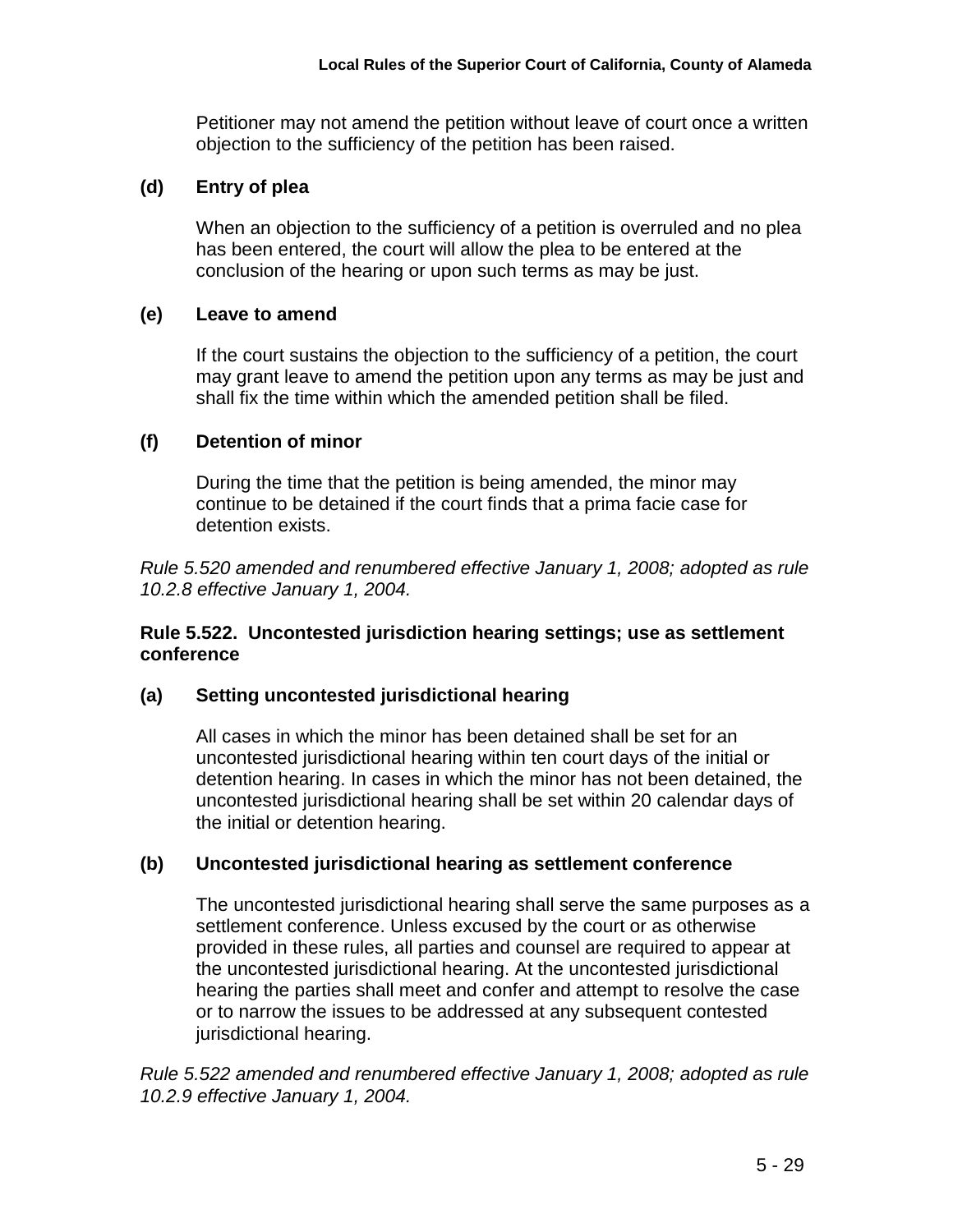### **Rule 5.530. Procedures governing CALICO videotapes**

The provisions of this rule apply to all videotapes produced by the Child Abuse Listening Interviewing and Coordination Center ("CALICO").

- (1) No individual copy of a CALICO videotape will be provided to any party or attorney involved in a dependency case.
- (2) Counsel representing parties in dependency proceedings may view the tape, by appointment, on the premises of the CALICO Center.
- (3) Private parties may not come to the CALICO Center to view CALICO tapes.
- (4) Upon issuance of a court order, the CALICO Center will provide a copy of the tape to the court for viewing by the parties. At the conclusion of the viewing, the court will notify the CALICO Center and an employee of the center will retrieve the tape, unless the parties plan to introduce the tape into evidence at a hearing.
- (5) If a CALICO tape is introduced into evidence, it shall remain in the custody of the court. The court shall not permit any copying of the tape.
- (6) Upon final disposition of the case, all but one copy of the CALICO tape will be destroyed. The single remaining copy of the tape will be maintained at the CALICO Center for a period of not less than five years after the date it was made, after which time it may be subject to destruction upon court order.

*Rule 5.530 amended and renumbered effective January 1, 2008; adopted as rule 10.2.10 effective January 1, 2004.*

# **Rule 5.532. De facto parents**

The following provisions govern de facto parent applications, standing of de facto parents, and duration of status as a de facto parent.

#### **(a) Application for de facto parent status**

De facto parent status will be granted by the court only upon written application on the mandatory Judicial Council form. Notice of such application will be given to the parties and their counsel of record by the clerk of the court. Any party who objects to the application shall file an opposition within ten court days from the date of mailing of notice. If an opposition is filed, the court will set the matter for hearing, and notice of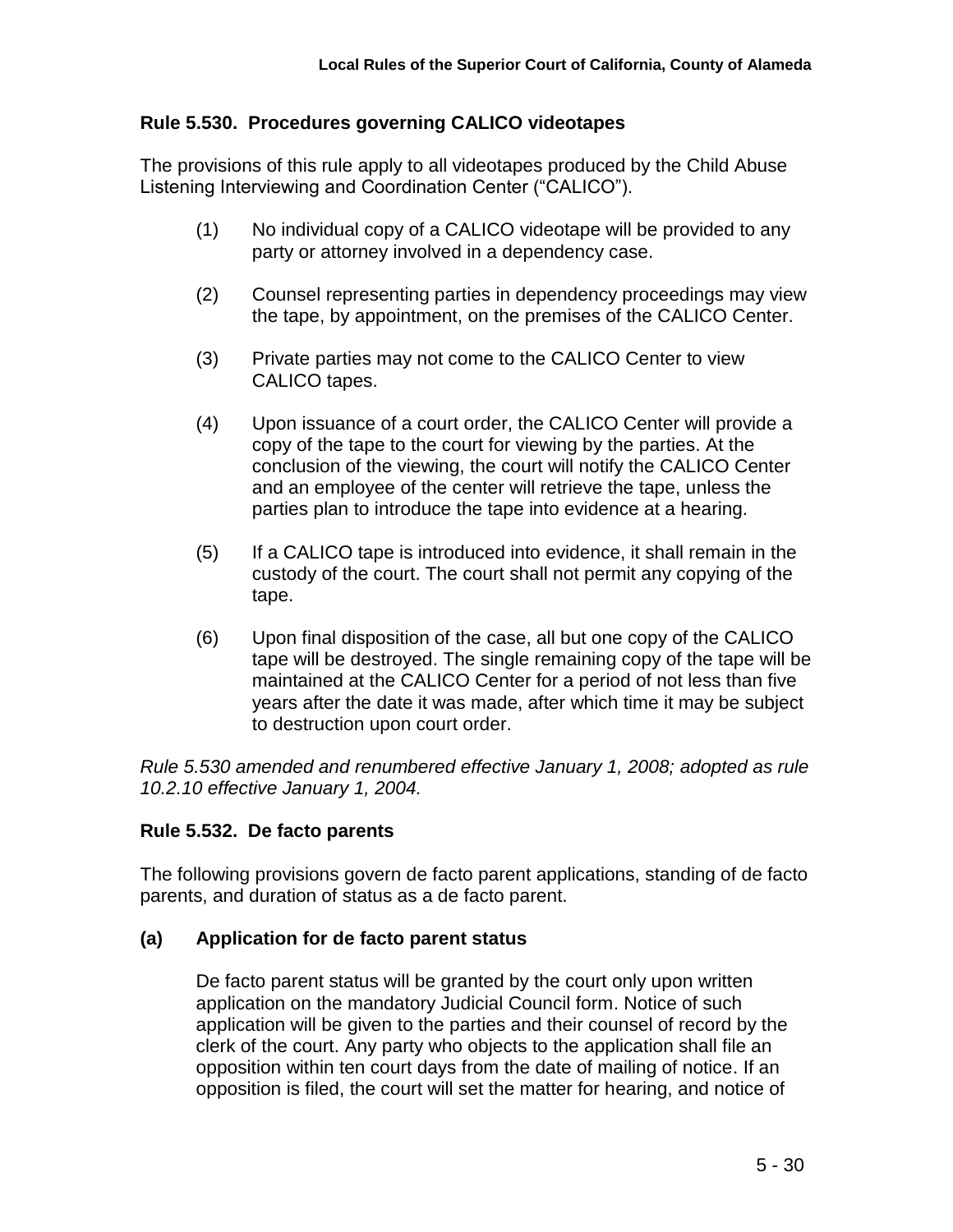the hearing will be given to all parties and their attorneys by the courtroom clerk. If no opposition is received, the court may grant, deny, or set the matter for hearing. At the hearing on such application, the court shall consider the contents of the dependency file, any report filed by the social worker or the CASA advocate for the child, and any other relevant and admissible evidence presented by the parties. The court may consider the declarations filed in support of or in opposition to such application if the declarants are made available for cross-examination. Before granting de facto parent status, the court shall find, by a preponderance of the evidence, that the moving party meets the criteria set forth in this rule. An application for de facto parent status shall not, in itself, constitute good cause for continuing any other hearing in the dependency action.

## **(b) Standing of a de facto parent**

If the court grants the application for de facto parent status, the de facto parent shall have standing as a party to the proceedings to the degree that the proceedings directly affect the de facto parent's legally recognizable interests in the child.

## **(c) Representation of de facto parent**

A de facto parent may be represented by counsel at his or her own expense. A de facto parent shall not be entitled to appointed counsel unless the court finds that the de facto parent is financially eligible for appointed counsel and appointment of counsel would substantially benefit the resolution of issues before the court. No right to appointment of counsel shall exist for the purpose of making the application for de facto parent status.

#### **(d) Discovery orders**

Upon granting de facto parent status, the court may make such discovery orders as are necessary and appropriate.

#### **(e) Duration of status as de facto parent**

De facto parent status shall continue only so long as the psychological bond continues to exist between the de facto parent and the child. De facto parent status automatically terminates upon the termination of dependency jurisdiction or upon order of the court.

*Rule 5.532 amended and renumbered effective January 1, 2008; adopted as rule 10.2.11 effective January 1, 2004; previously amended January 1, 2006.*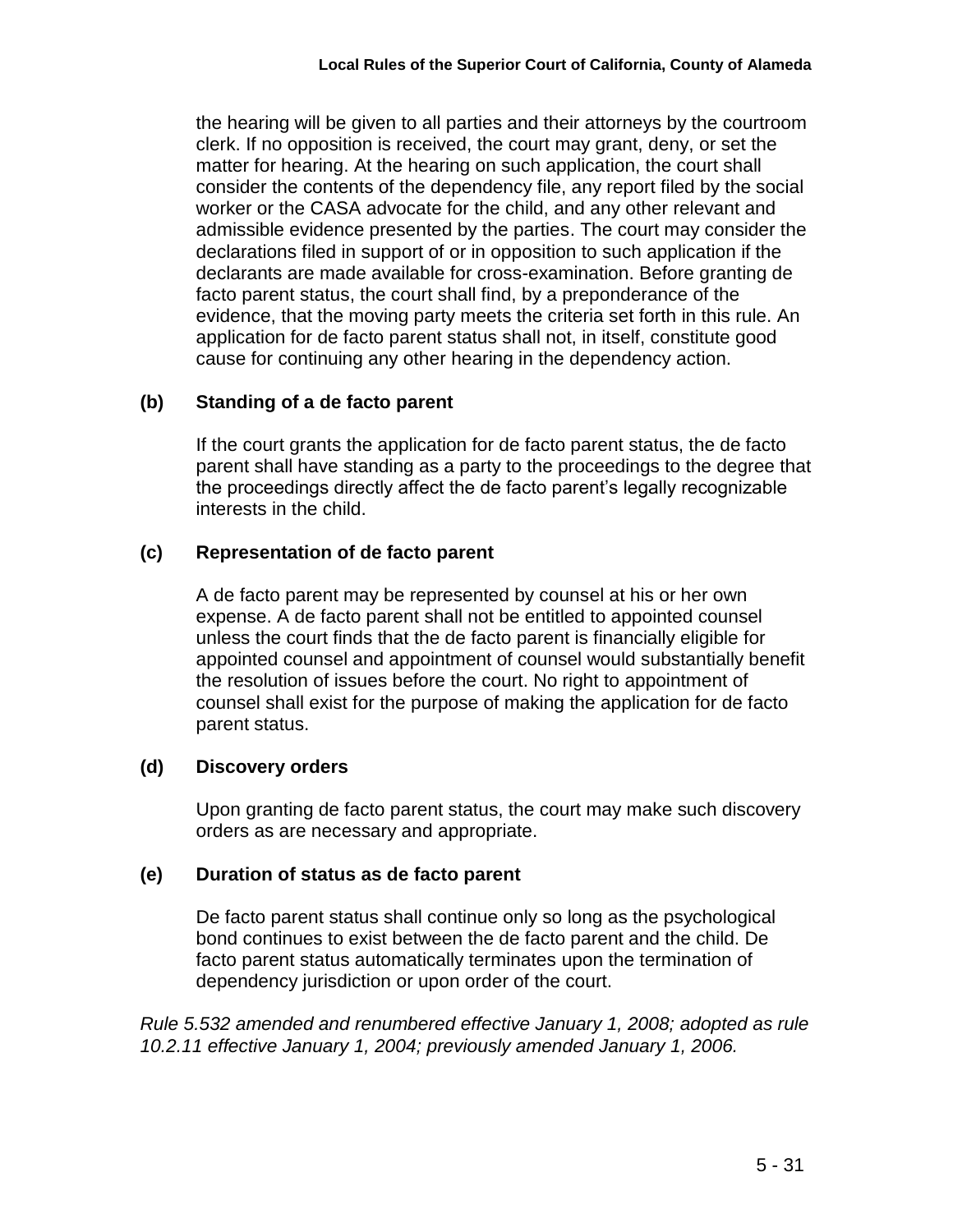## **Rule 5.533. Dependency mediation**

### **(a) Mediation required**

All appropriate cases will be referred to mediation through the Dependency Mediation Program of the Juvenile Court prior to a contested hearing. Parties must fully cooperate with the mediator throughout the process.

## **(b) Confidentiality of mediation**

Mediation conferences are confidential and any disclosures made in mediation are inadmissible in Juvenile Court proceedings with the exception of mandated reporting pursuant to Penal Code section 11166. It is the responsibility of attorneys to advise their clients of the limitations on mediation confidentiality.

## **(c) Report by mediator**

The mediator must advise the court as to whether mediation occurred and what, if any, agreement was reached.

# **(d) Court order required**

The court must approve agreements reached in mediation in order to be enforceable.

*Rule 5.533 amended and renumbered effective January 1, 2008; adopted as rule 10.2.13 effective January 1, 2004.*

## **Rule 5.534. Standing referral to dependency mediation in anticipation of dismissal**

#### **(a) Contact with Dependency Mediation Program approved upon stipulation**

Whenever it is anticipated that a dependency action may be dismissed at an upcoming hearing, a parent, a parent's attorney, and/or the assigned Child Welfare Worker may directly contact the Dependency Mediation Program, prior to the date of any hearing at which dismissal will be recommended, to arrange mediation regarding proposed custody and visitation orders, provided that all interested parties stipulate to such mediation.

# **(b) Protocols for mediation**

The Dependency Mediation Program will distribute to the court, the Social Services Agency, Children & Family Services, the Public Defender,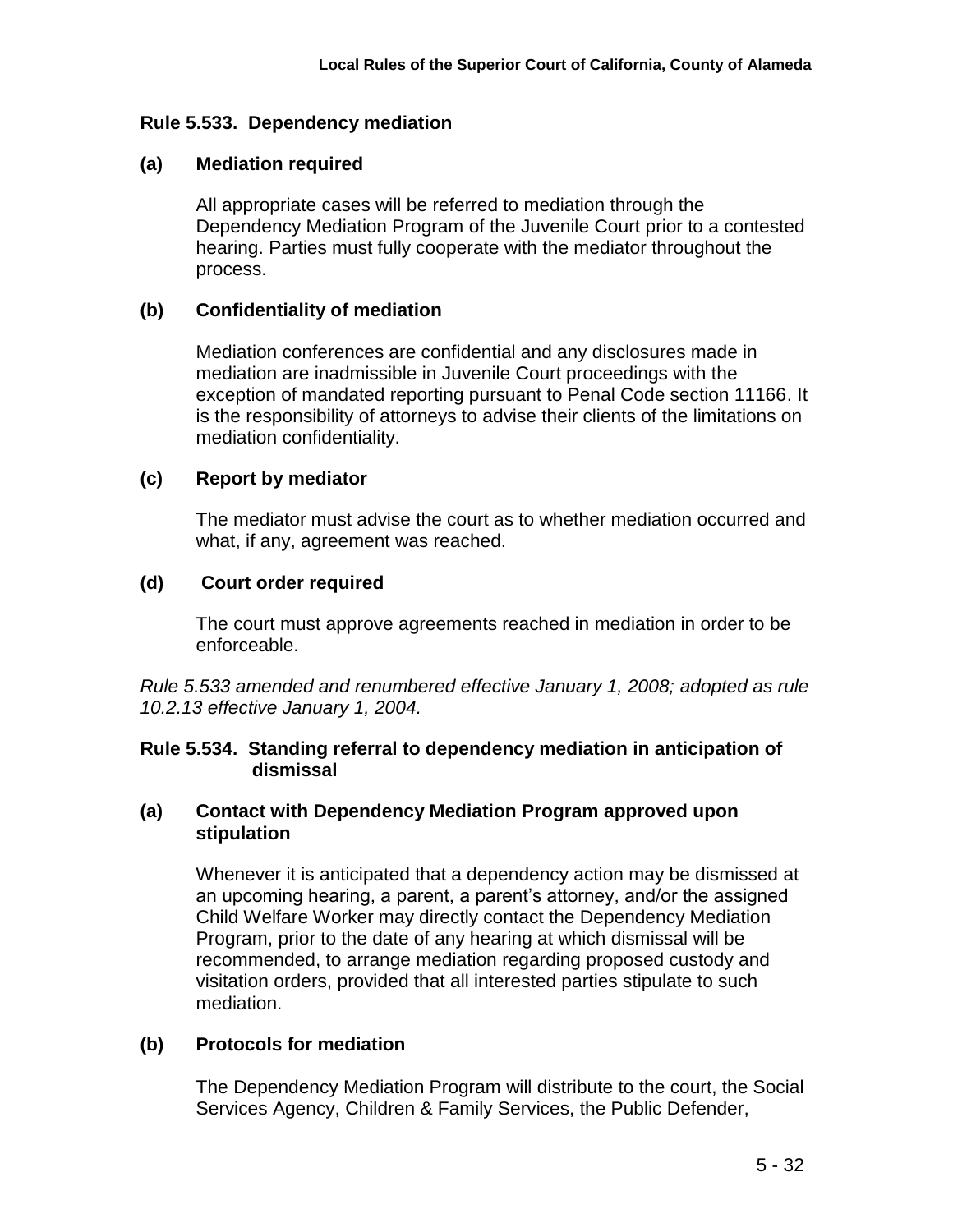County Counsel, and the Court Appointed Attorneys Program protocols for the mediations contemplated by this rule.

*Rule 5.534 amended and renumbered effective January 1, 2008; adopted as rule 10.2.14 effective January 1, 2004.*

## **Rule 5.535. Standing referral to dependency mediation for family matters**

### **(a) Contact with Dependency Mediation Program approved upon stipulation**

A parent, a parent's attorney, or the assigned Child Welfare Worker may directly contact the Dependency Mediation Program to arrange mediation of issues related to visitation, communication, house rules, and other "family matters" during the interval between dependency status review hearings, provided that all interested parties stipulate to such mediation.

## **(b) Protocols for mediation**

The Dependency Mediation Program shall distribute to the court, the Social Services Agency, Children and Family Services, the Public Defender, County Counsel, and the Court Appointed Attorneys Program protocols for the mediations contemplated by this local rule.

*Rule 5.535 amended and renumbered effective January 1, 2008; adopted as rule 10.2.15 effective January 1, 2004.*

# **Rule 5.536. Attorney competency requirements**

# **(a) General standard for attorneys in juvenile proceedings**

All court-appointed attorneys appearing in juvenile proceedings must be members in good standing of the State Bar of California and must meet the minimum standards of competency set forth in the following subsections of this rule.

# **(b) Minimum standard for client communications**

Attorneys representing children and parents in dependency cases must make all reasonable efforts to meet face-to-face or by telephone with their clients at least once during each six-month review period. A conference with the client at a scheduled court appearance shall not count as the required minimum meeting.

## **(c) Minimum standards of education and training for appointment as a dependency attorney**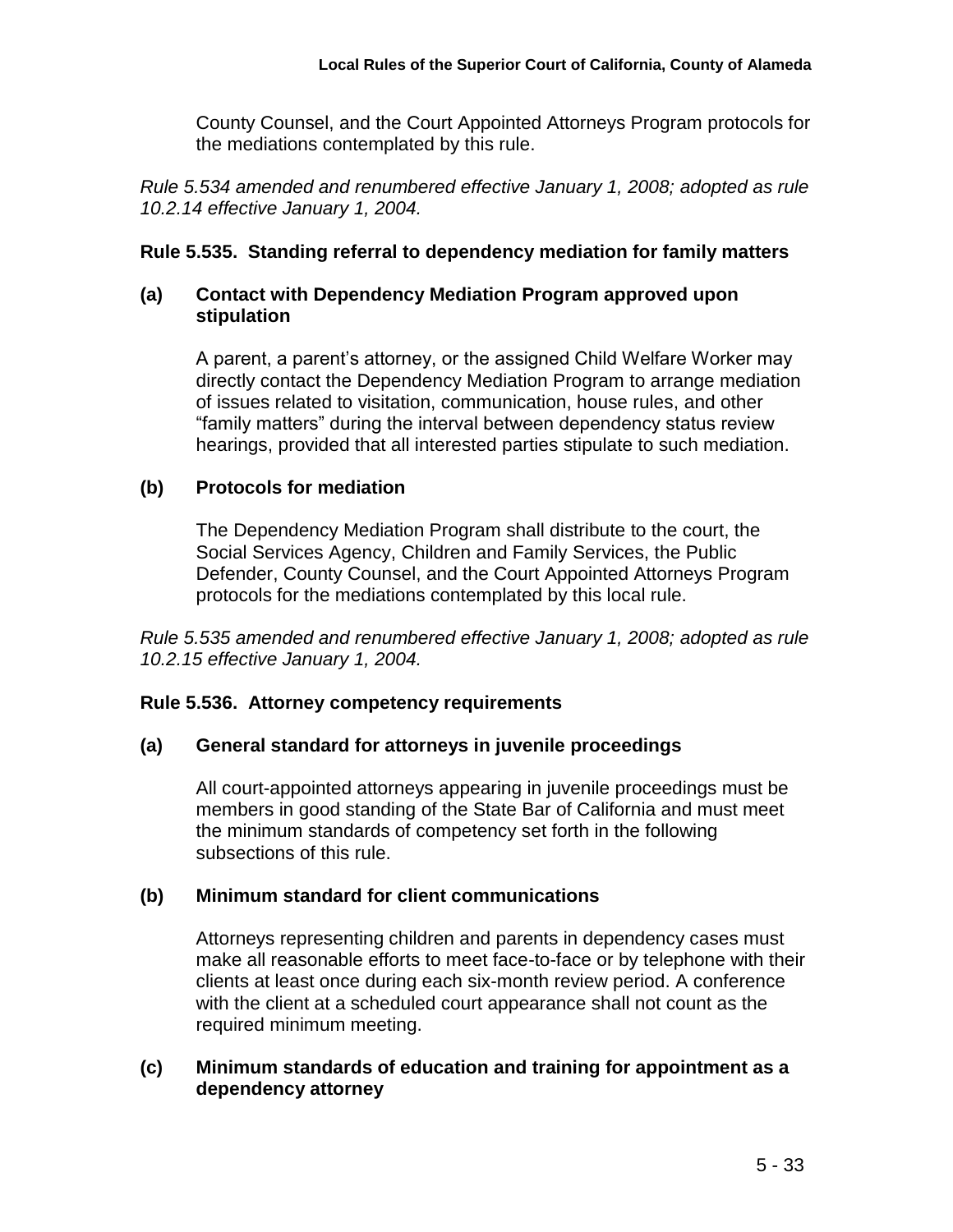Each court-appointed attorney shall complete one of the following minimum training and educational requirements:

- (1) At least eight hours of training or education in juvenile dependency law, which must include applicable case law and statutes, rules of evidence, state and local rules of court, Judicial Council forms, motions, trial techniques and skills, writs and appeals, child development, child abuse and neglect, substance abuse, domestic violence, family reunification and preservation, reasonable efforts, the educational rights of children, the Uniform Child Custody Jurisdiction and Enforcement Act, the Interstate Compact on the Placement of Children, and the Indian Child Welfare Act; or
- (2) At least six months of experience in dependency proceedings in which the attorney has had primary responsibility for representation of his or her clients in such proceedings, and has demonstrated competency in representing his or her clients. To qualify for certification under this subparagraph the attorney must have made at least five appearances on behalf of parties and handled a variety of dependency hearings including contested hearings. In determining whether the attorney has demonstrated competency, the court shall consider, among other things, whether the attorney's performance has demonstrated knowledge of the topics referred to in subsection  $(c)(1)$  of this rule.

# **(d) Continuing education requirement**

(1) Time for submitting report regarding continuing education

Each court-appointed attorney, on or before January 31st of the same year in which the attorney must certify his or her continuing education credits to the State Bar of California, must submit to the court a statement certifying that the attorney has completed 18 hours of continuing dependency education or training in the prior three years.

(2) Content of continuing education

At least one-half of the attorney's continuing training or education hours must be in the areas set forth in subdivision (c)(1) of this rule. The remaining hours may be in other areas related to juvenile dependency practice, including the following:

- (A) Ethics;
- (B) Domestic violence;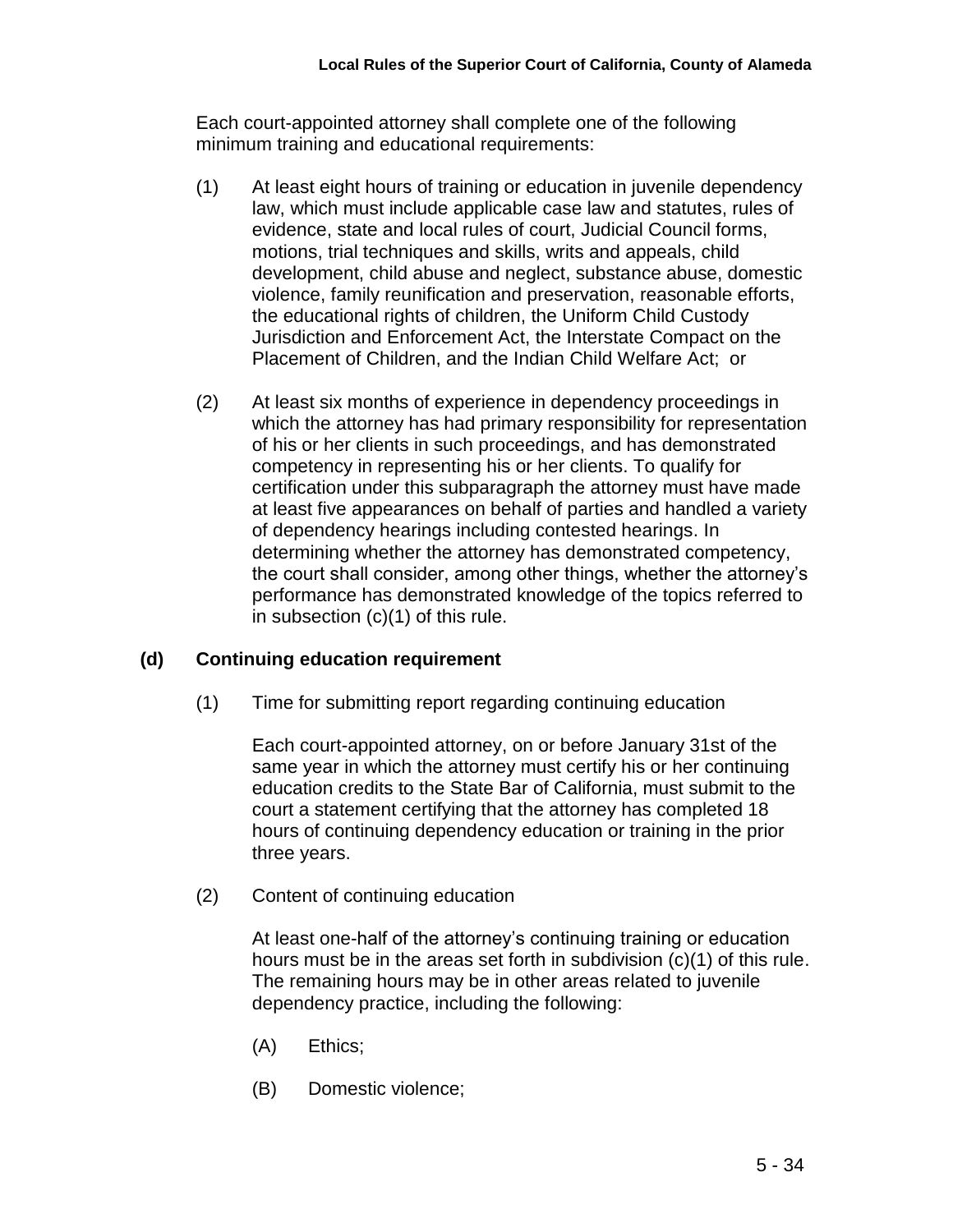- (C) Use of psychological experts, including direct and crossexamination;
- (D) Trial skills;
- (E) Rules of evidence;
- (F) Training programs that include information on child development, substance abuse, mental health issues, incarcerated parents, and related matters;
- (G) The child witness;
- (H) Training specifically related to dependency practice such as reasonable efforts, .26 hearings, and similar issues;
- (I) Mental health issues;
- (J) Health care;
- (K) Immigration;
- (L) Adoptions and guardianships;
- (M) Parentage;
- (N) The Parental Kidnapping Prevention Act;
- (O) State and federal public assistance programs;
- (P) Client interviewing and counseling techniques;
- (Q) Case investigation;
- (R) Settlement negotiations and mediation; and
- (S) Programs that provide information on community resources.
- (3) Providers or sources for education and training

Some of the required hours may be acquired through attendance at brown-bag lunches, lecture series, or training programs offered by the court, including the juvenile court, family court, and other courtrelated or court-sponsored entities. Some of the required hours may also be acquired through self-study.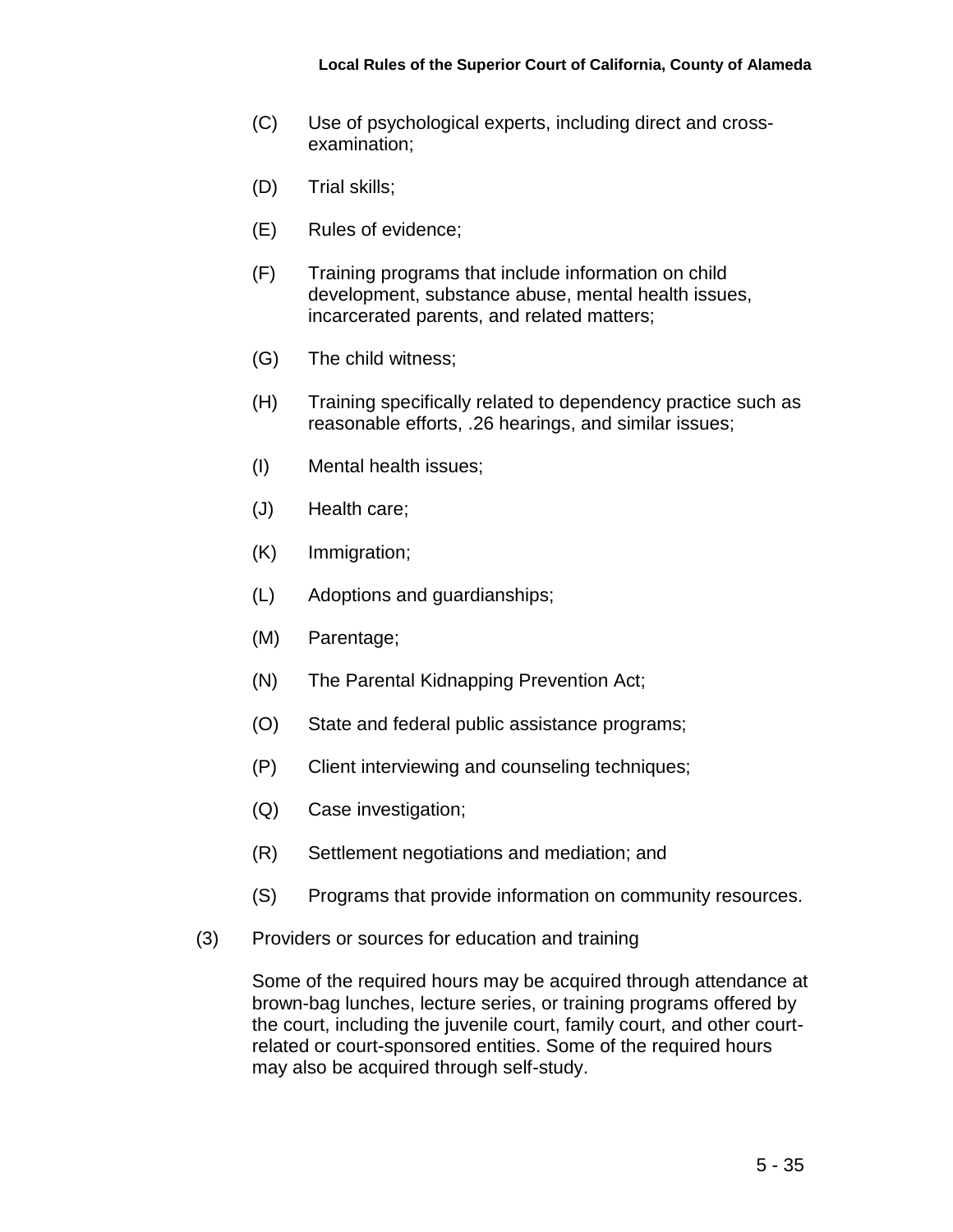(4) Failure to meet requirements

The court may suspend or remove an attorney from the panel of court-appointed attorneys or take other actions it considers appropriate for any of the following:

- (A) Failure to meet minimum education and training standards;
- (B) Failure to meet required continuing education standards; or
- (C) Consistent or repeated failure to provide adequate, professional and civil representation of dependency clients.

*Rule 5.536 amended and renumbered effective January 1, 2008; adopted as rules 10.2.16, 10.2.17, and 10.2.18 effective January 1, 2004.*

#### **Rule 5.537. Motions to be relieved as counsel for a parent**

#### **(a) Timing of motion**

If a parent is not present at a review hearing, counsel for parents must advise the court of all efforts made to communicate with the client prior to the hearing. If counsel has not communicated with the client since the last review hearing or it otherwise appears to counsel that such parent does not wish to have continued representation, counsel must notify the client that counsel will seek to be relieved as counsel at the next scheduled review hearing.

#### **(b) Notice of motion**

Counsel must notice the motion for the next regularly scheduled review hearing. The notice of motion must be served by first class mail sent to the parent's last known address, not more than 30 nor less than 15 calendar days prior to such scheduled review hearing.

#### **(c) Hearing on motion**

At the review hearing at which the motion to be relieved as counsel is set to be heard, counsel shall appear and, at the beginning of the hearing, shall seek the court's ruling on the motion to be relieved as counsel. If the motion is granted, counsel may be excused from further participation in that review hearing.

#### **(d) Service of order**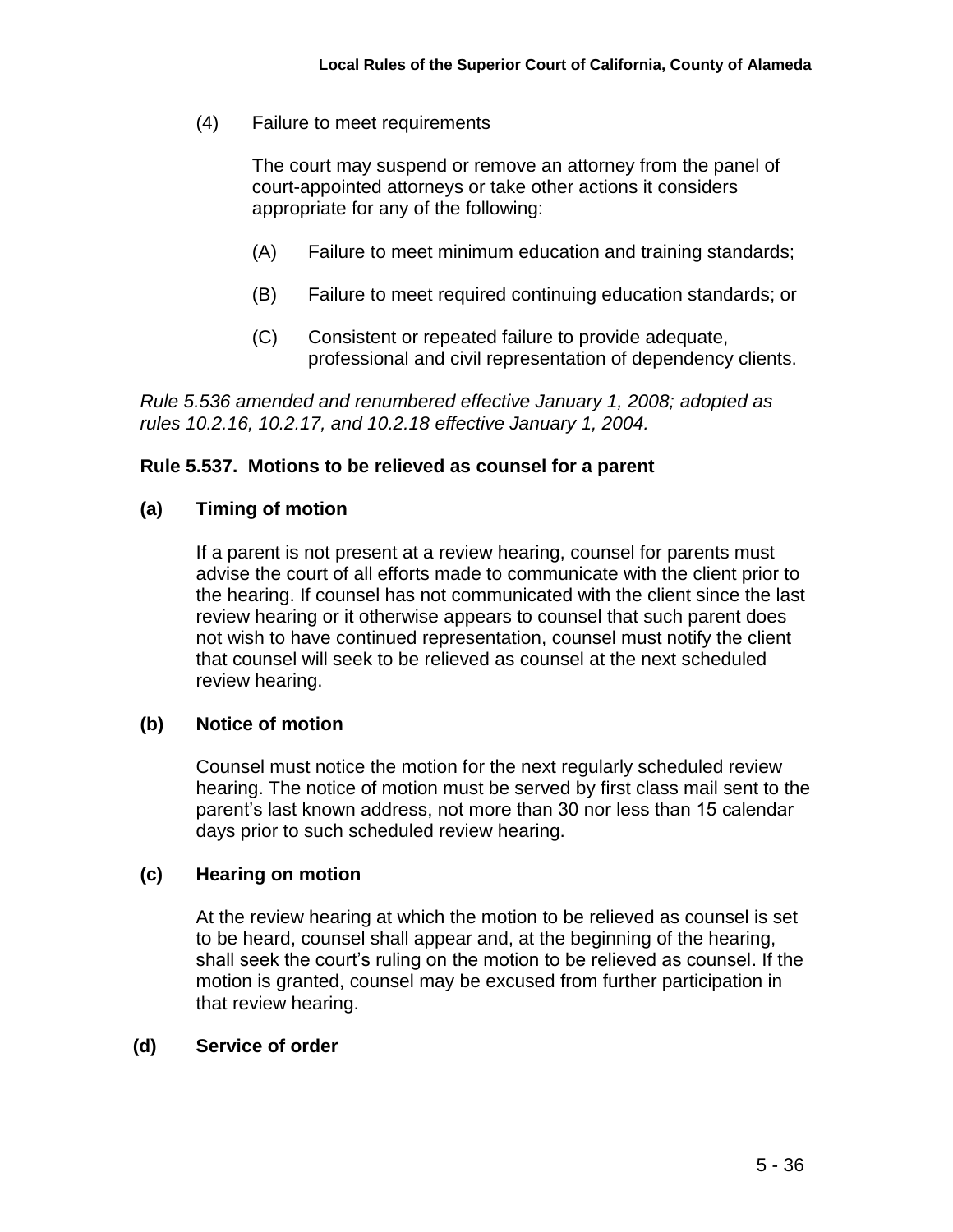Counsel shall serve an endorsed-filed copy of the order granting counsel's motion to be relieved as counsel on his or her former client and on the Court Appointed Attorney's Program.

*Rule 5.537 amended and renumbered effective January 1, 2008; adopted as rule 10.2.19 effective January 1, 2004.*

## **Rule 5.540. Procedure for complaints concerning dependency attorneys**

The provisions of this rule apply to complaints concerning an attorney who has been appointed to represent a child or a parent under the court's dependency contracts. Such an attorney is referred to as an appointed dependency attorney in this rule.

# **(a) Lodging a complaint**

Any party who has a complaint about the performance of an appointed dependency attorney may lodge a written complaint with the judge hearing the matter. In the case of a complaint concerning the performance of an attorney appointed to represent a minor, the complaint may be lodged by the child or on the child's behalf by the social worker, a caretaker, a relative, a foster parent, or a child advocate.

# **(b) Notification of attorney**

Within ten days of receipt of the written complaint, the court will notify the attorney in writing, enclosing a copy of the complaint. The judge will also inform the client in writing that the complaint has been received and that the attorney will be contacting the client to discuss resolution of the complaint. In addition, the judge will notify the Public Defender's Office if the complaint involves the performance of a deputy public defender, or the Alameda County Bar Association's Court Appointed Attorney's Program if the complaint involves the performance of a court appointed panel attorney.

# **(c) Contact by attorney required**

Within ten days of the court's notification, the attorney shall contact the complainant and attempt to obtain an informal resolution of the matter with the client before responding to the complaint. If the matter is resolved, the attorney shall notify the judge in writing within 20 days of the judge's notification, and shall send a copy of such notice to the client.

# **(d) Procedure if complaint not resolved informally**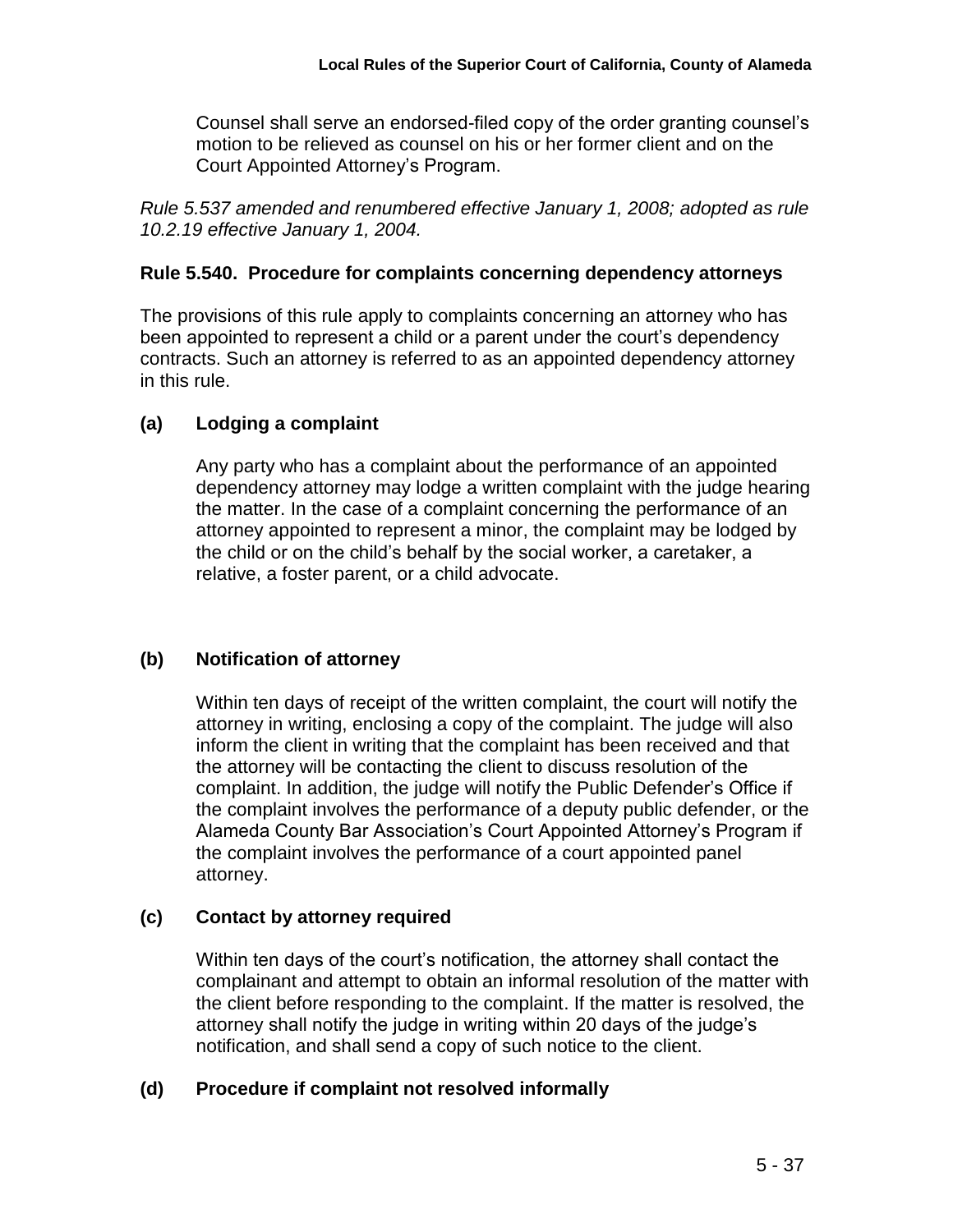If the matter is not resolved informally, the judge will request the attorney to move to withdraw or to submit a written response to the client's complaint within five days and thereafter determine whether the attorney acted contrary to the local rules or practice guidelines or whether the attorney acted incompetently. If the judge determines the attorney acted improperly or incompetently, the judge may reprove the attorney privately or on the record in chambers or otherwise outside the presence of others and may take any other action that the judge deems appropriate.

*Rule 5.540 amended and renumbered effective January 1, 2008; adopted as rule 10.2.21 effective January 1, 2004.*

## **Rule 5.541. Informing the court of other interests of a dependent child**

## **(a) Counsel's duty to investigate**

Counsel for the minor shall make an independent investigation as reasonably necessary to ascertain the facts and to determine any interests of the minor beyond the scope of the juvenile proceeding which may need judicial protection pursuant to Welfare and Institutions Code section 317, subdivision (e). If the child is four years of age or older, such investigation shall include an interview with the minor.

#### **(b) Notification by other interested parties**

At any time while a dependency proceeding is pending, any interested person may notify the court that the child who is the subject of the proceeding may have an interest or right which needs to be protected or pursued in another judicial or administrative forum.

#### **(c) Form for notice**

Notice to the court may be given by the filing of a *Request to Change Court Order* (JV-180), by filing a declaration, or, in the case of an individual who is not a party to the action, by sending a signed letter addressed to the court.

#### **(d) Description of minor's interest**

The person giving notice shall set forth the nature of the interest or right which needs to be protected or pursued, the name and address, if known, of the administrative agency or judicial forum in which the right or interest may be affected, the nature of the proceedings being contemplated or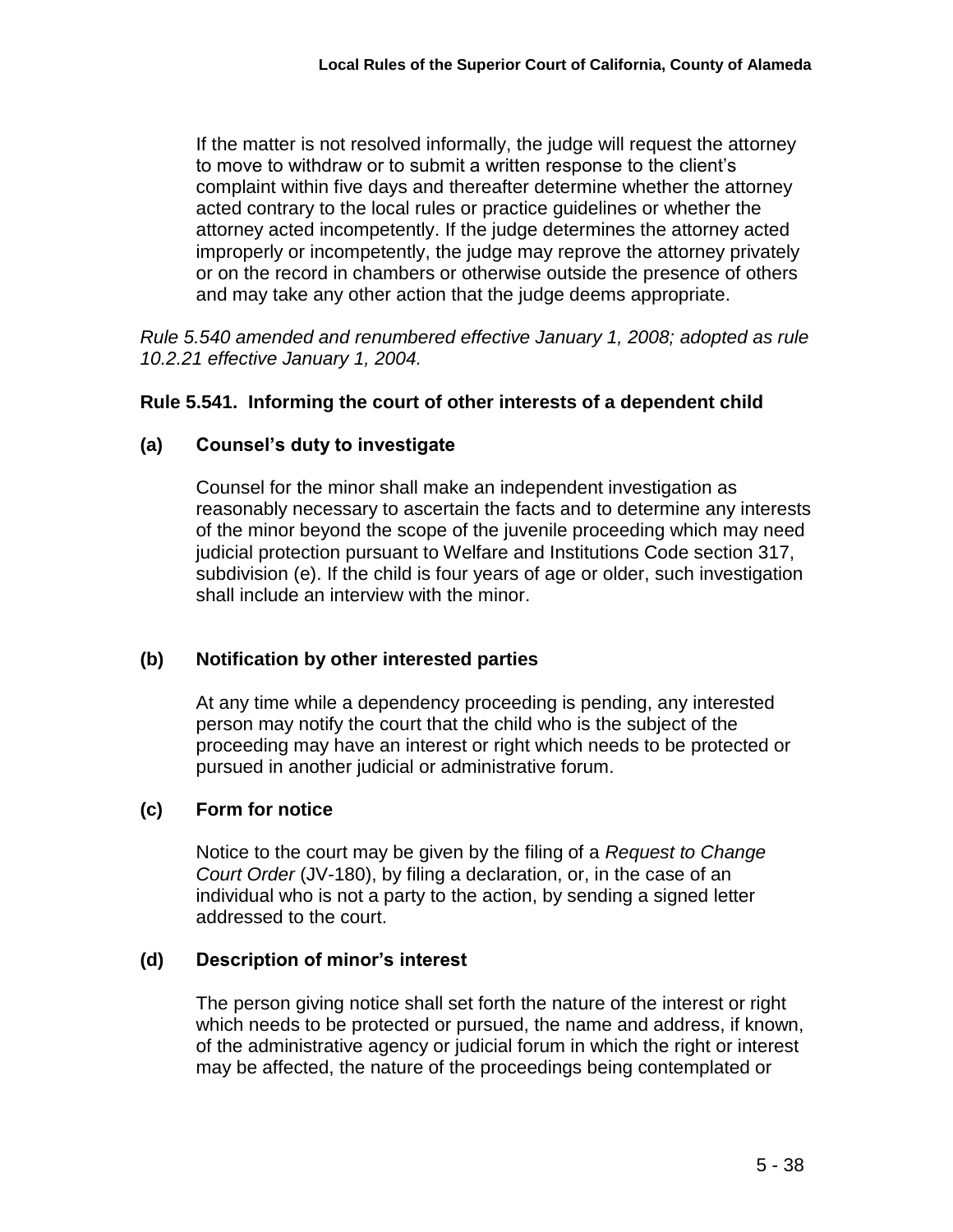conducted there, and any case number or other identifying information regarding the proceeding.

## **(e) Other information to be included**

If known to the person giving notice, the notice shall also set forth what action on the child's behalf the person believes is necessary, whether counsel on a pro bono or contingency basis may be necessary or appropriate to take action on behalf of the child in the other forum, whether the nomination of a guardian ad litem to initiate or pursue a proposed action may be appropriate, whether joinder of an administrative agency to the juvenile court proceedings may be appropriate or necessary to protect or pursue the child's interest, and whether further investigation may be necessary.

# **(f) Service of the notice**

A copy of the notice must be served on the child's social worker and on the child's attorney and CASA, if any, before the notice is filed with the court. Such service may be effected by personal service, first-class mail, or the equivalent, and shall be indicated on a proof of service filed with the notice. If separate counsel does not represent the child, the notice shall so state. In the case of an individual who is not a party to the action who files a letter with the court, the clerk of the court shall serve a copy of the letter on the child's social worker and on the child's attorney and on the CASA, if any.

# **(g) Hearing on the notice**

The court may set a hearing on the notice if the court deems it necessary in order to determine the nature of the child's right or interest and whether steps need to be taken to protect or pursue that right or interest in another forum.

#### **(h) Court orders**

If the court determines that further action on behalf of the child is required, the court may do one or more of the following:

- (1) If the child is unrepresented, appoint an attorney for the child in the dependency proceedings and direct that such attorney investigate the matter and report back to the court under Welfare and Institutions Code section 317, subdivision (e).
- (2) Authorize an attorney to pursue the matter on the child's behalf in the other forum on a pro bono or contingency basis.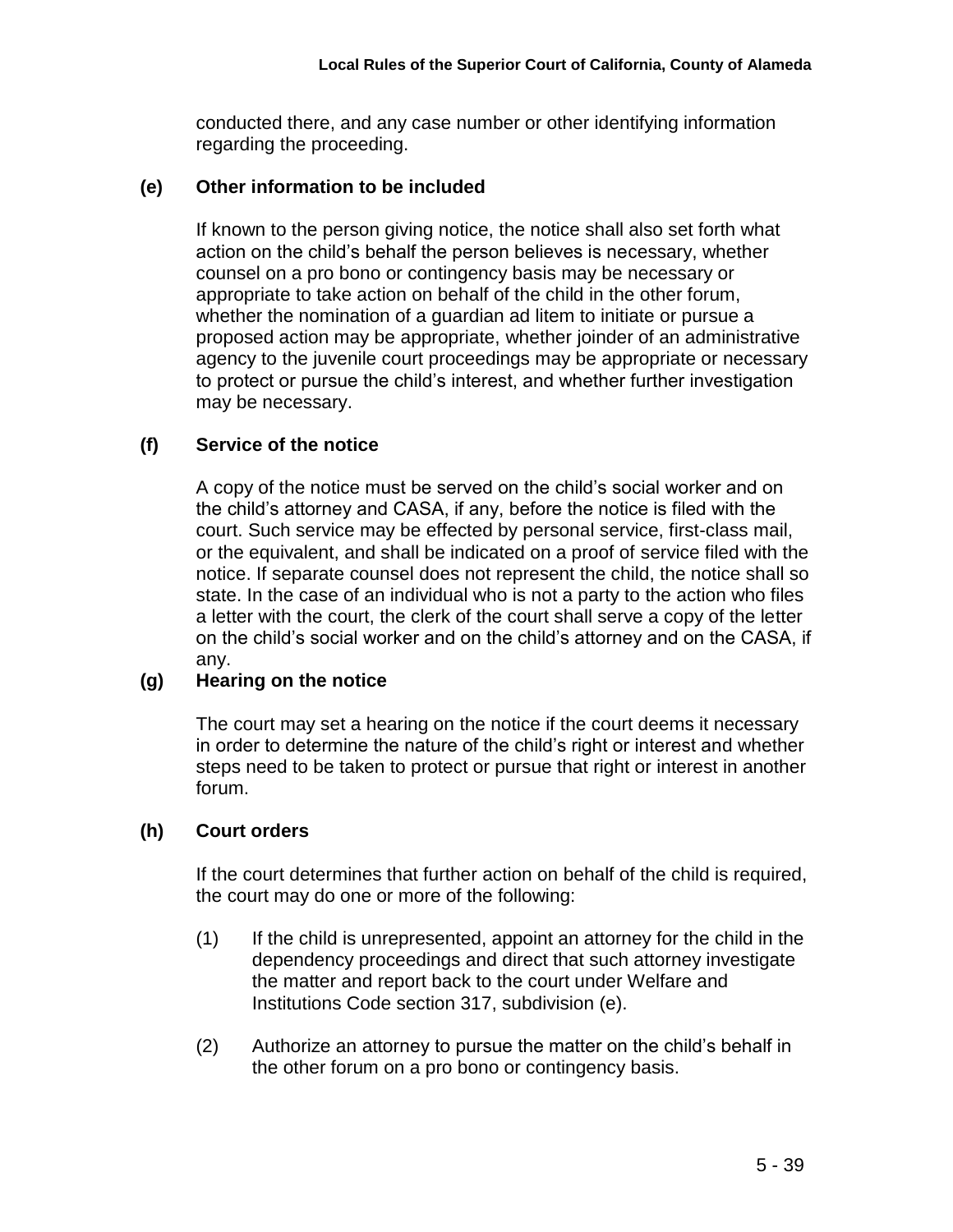- (3) Nominate a guardian ad litem for the child for appointment by the other forum for the purposes of initiating or pursuing appropriate action on behalf of the child in that forum.
- (4) Notice a joinder hearing compelling a responsible agency to report to the court as to whether it has fulfilled its legal obligation to provide services to the child.
- (5) Make such other orders the court may deem necessary or appropriate to protect the welfare, interests, and rights of the child.

# **(i) Use of court or county funds**

Neither court nor county funds will be used to fund legal or other services in another forum outside the juvenile dependency proceedings.

*Rule 5.541 amended and renumbered effective January 1, 2008; adopted as rule 10.2.22 effective January 1, 2004.*

# **Rule 5.542. Authorization for foster parents to approve school activities**

Foster parents may give consent for foster youth to participate in schoolsponsored activities, including but not limited to field trips and athletic events, without the prior permission of the Alameda County Social Services Agency or the court.

*Rule 5.542 adopted effective January 1, 2008.*

# **Rule 5.543. Travel with foster parents and group homes**

# **(a) Travel within California**

With prior approval from the Social Services Agency, foster parents and group homes may travel with any child who is the subject of a dependency or delinquency petition, to any place within California during day and evening hours, including overnight trips within the state of up to 30 consecutive days, without prior written permission of the court, provided that, when overnight trips of three or more consecutive nights are planned, the Child Welfare Worker or probation officer, at least three calendar days before such overnight trips, notifies all attorneys of record and all parents whose parental rights have not been terminated, of the dates of such overnight trips.

# **(b) Travel outside California**

Foster parents and group homes may not travel outside California with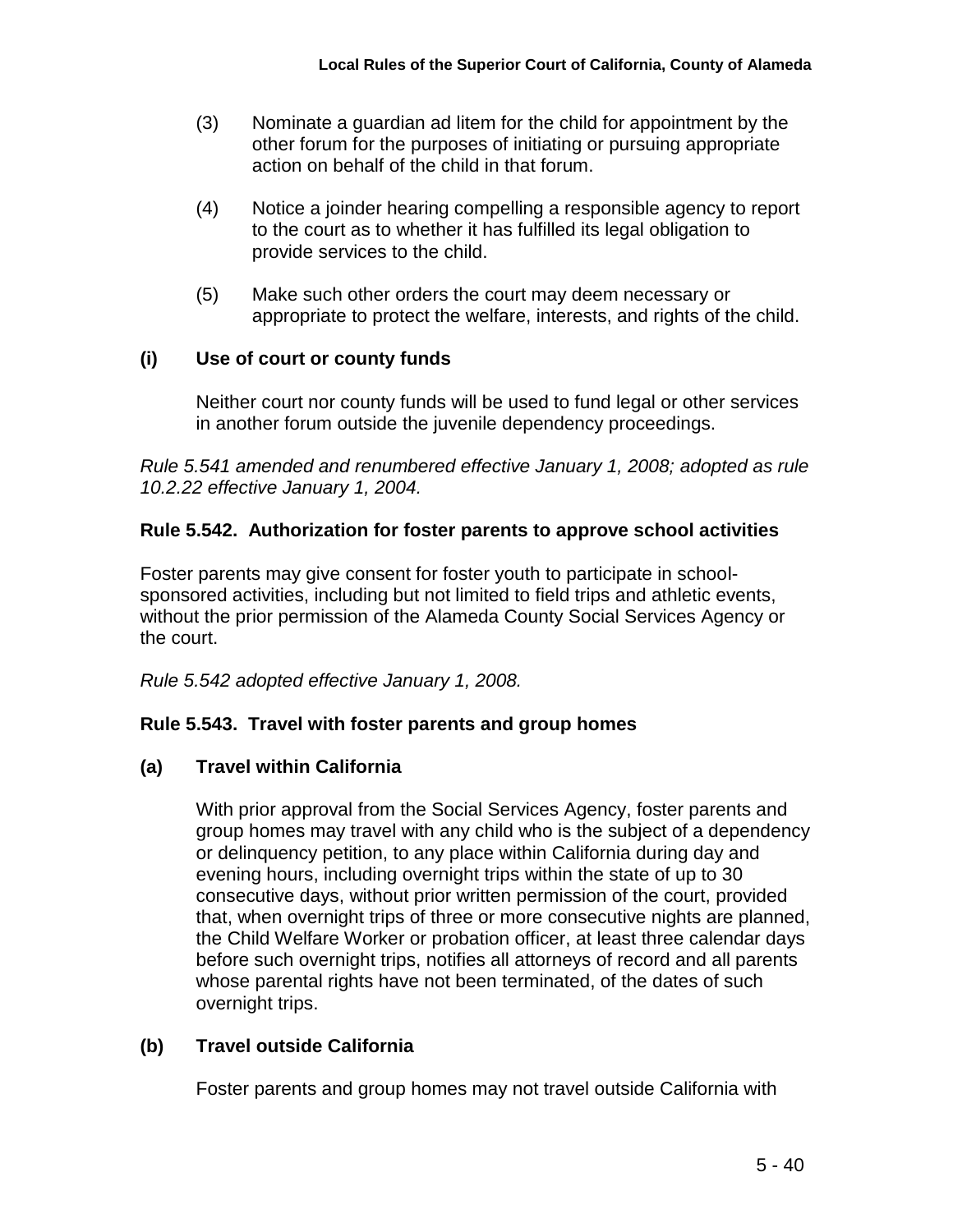any child who is the subject of a dependency or delinquency petition, unless the foster parent or group home has obtained the prior permission of the Social Services Agency and the court and the Child Welfare Worker or probation officer has given notice of the dates of such trip to all attorneys of record and all parents whose parental rights have not been terminated at least five days prior to departure.

*Rule 5.543 amended and renumbered effective January 1, 2008; adopted as rule 10.2.23 effective January 1, 2004.*

### **Rule 5.544. Disclosure of medical information to foster parents and other care providers**

Upon discharge of an infant who is a dependent of the court or who is on a "hospital hold" under Welfare and Institutions Code section 309, subdivision (b), or section 16525.14, and the release of such infant is to a foster parent under the Welfare and Institutions Code or other care provider as permitted by law, the health care provider discharging the infant may provide to the foster parent or other care provider a written summary of the infant's medical history, diagnosis, and treatment, if necessary for the proper treatment of the infant after discharge. Such information is confidential, and shall be disclosed only to such others who need to know the information in order to provide proper treatment or care of the minor.

*Rule 5.544 amended and renumbered effective January 1, 2008; adopted as rule 10.2.5 effective January 1, 2004.*

## **Rule 5.545. Disclosure of education and medical information to social workers and children's attorneys**

In any case where a child is under the dependency jurisdiction of the court or is under informal supervision, the social worker assigned to the child's case and the attorney representing the child in dependency proceedings may receive, upon request, copies of any written individualized education programs, immunization records, and any other school or health records maintained by a public school district or private school in which the child is or was enrolled; a hospital to which the child is or was admitted; or a health care provider who is or was providing medical, dental, psychiatric, or psychological treatment to the child.

*Rule 5.545 amended and renumbered effective January 1, 2008; adopted as rule 10.2.25 effective January 1, 2004.*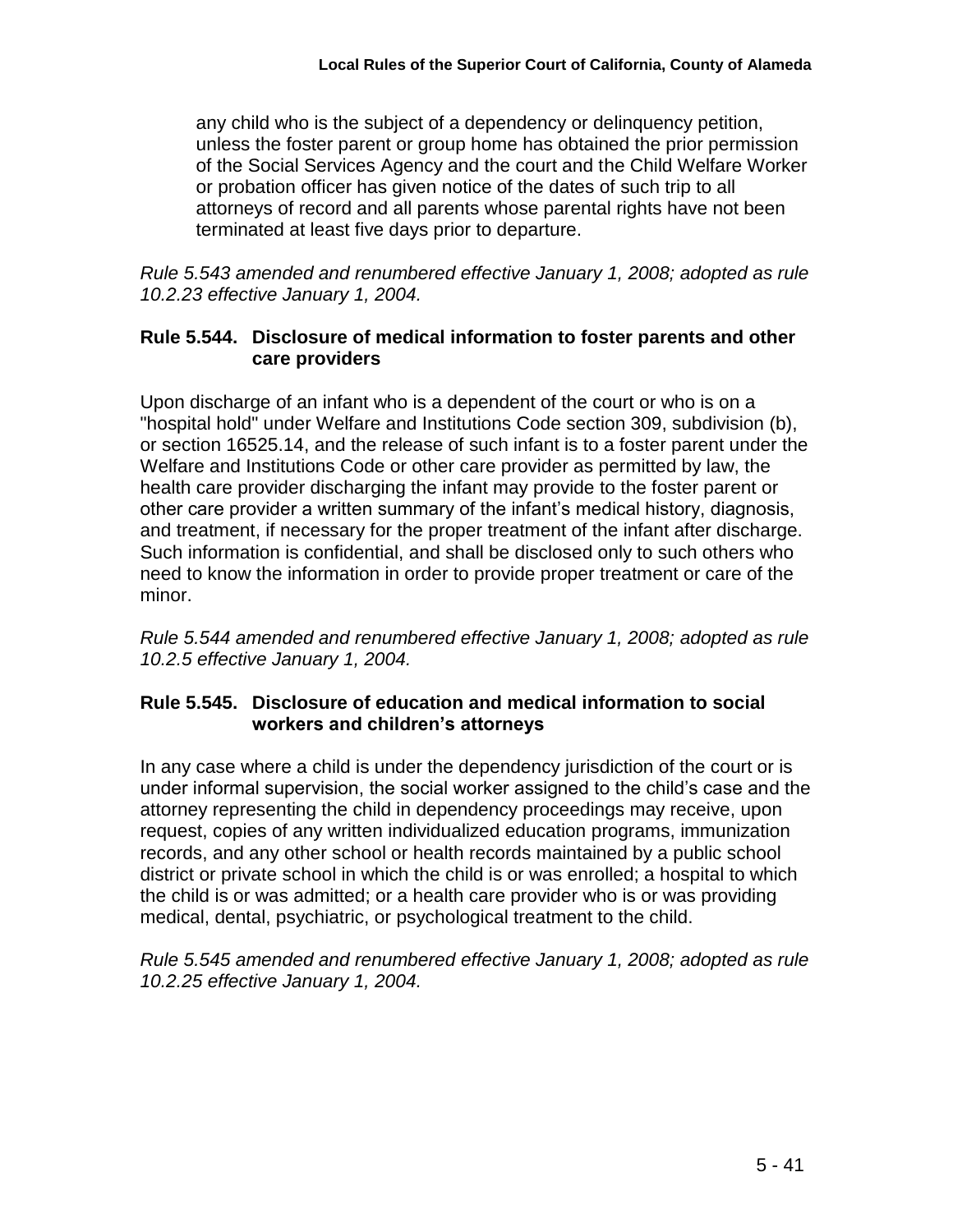## **Rule 5.546. Welfare and Institutions Code section 388 petitions**

## **(a) Location for filing**

Welfare and Institutions Code section 388 petitions must be filed with the clerk's office where the next hearing is scheduled to occur. If there is no future hearing, the petition must be filed with the clerk's office where the presiding judge of the juvenile court is located or as otherwise directed by that clerk's office.

## **(b) Contents of petition**

The petition must include the department in which the next scheduled court hearing is calendared and the date of the hearing. The petition must be accompanied by a proof of service showing that a copy of the petition has been served on all parties and attorneys, including the Social Services Agency and County Counsel.

## **(c) Action on petition**

The clerk will direct the petition to the department in which the next scheduled court date in the matter is calendared. If no date is calendared, the petition will be sent to the presiding judge of the juvenile court. Within five calendar days of receipt of the petition for a hearing, the court will either grant or deny the petition and will immediately notify the parties and counsel, including the Social Services Agency and County Counsel, of its decision.

# **(d) Hearing on a petition**

- (1) If the court grants a hearing on the petition, the hearing shall be calendared within 30 days after the petition is filed, or the next scheduled court date, whichever occurs first. All hearings shall occur in the department where the case is pending. The courtroom clerk will send notices of the hearing to all parties and counsel, including the Social Services Agency and County Counsel, at least ten court days prior to the hearing.
- (2) If there is no previously calendared court date, the presiding judge of the juvenile court will calendar the hearing for a date that will allow ten court days notice to all parties and counsel, unless the presiding judge determines it is in the best interests of the minor to hear the matter on shorter notice. The presiding judge's clerk will send notice of such hearing to all parties and counsel, including the Social Services Agency and County Counsel.

*Rule 5.546 amended and renumbered effective January 1, 2008; adopted as rule 10.2.26 effective January 1, 2004; previously amended January 1, 2007.*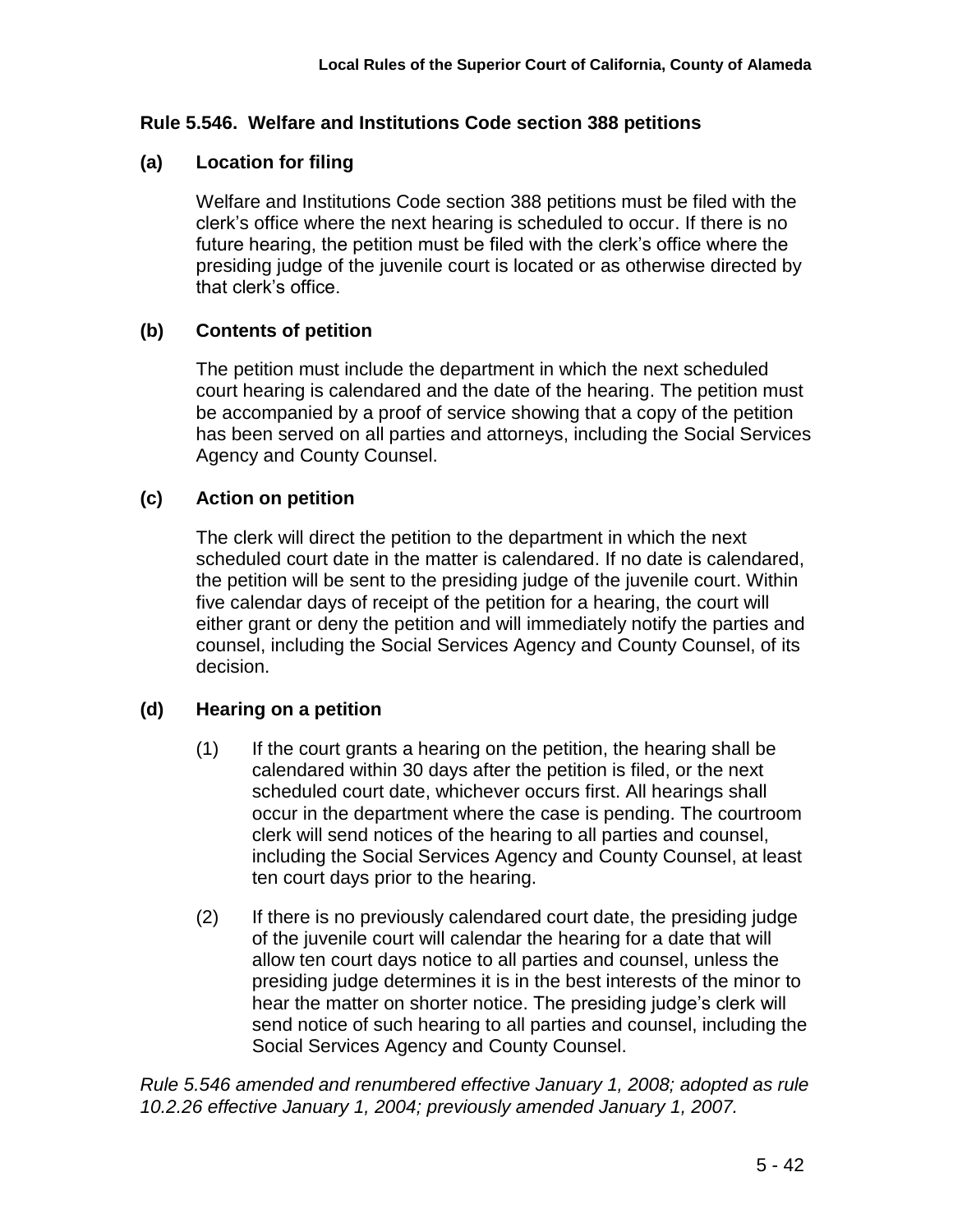## **Rule 5.547. Appearances on behalf of the Social Services Agency**

#### **(a) Appearance at dependency hearings**

At each dependency hearing, one of the following individuals must appear on behalf of the Social Services Agency: a court officer, the Child Welfare Worker, or an attorney with the County Counsel's office.

#### **(b) Appearance at contested hearings or hearings to terminate parental rights**

In addition to any other agency representative, the Social Services Agency must appear through an attorney with the County Counsel's office at a contested hearing and at a hearing to terminate parental rights.

*Rule 5.547 amended and renumbered effective January 1, 2008; adopted as rule 10.2.27 effective January 1, 2004.*

#### **Rule 5.551. Pretrial hearings**

Pretrial hearings are set five court days after the detention hearing for minors who have been ordered held in custody. For those out of custody, the date is set at least ten court days from the date of filing of the petition.

*Rule 5.551 amended and renumbered effective January 1, 2008; adopted as rule 10.3.2 effective January 1, 2004.*

#### **Rule 5.553. Calendaring cases involving placement failures and run-aways**

When possible in compliance with applicable deadlines, all camp and private placement failures and run-aways will be set in the department of the judge that made the original placement order*.*

*Rule 5.553 amended and renumbered effective January 1, 2008; adopted as rule 10.3.4 effective January 1, 2004.*

#### **Rule 5.555. Designation of statutory basis for declaring a section 707(b) offense**

The Probation Department must designate the specific subdivision of Welfare and Institutions Code section 707 it relies on in all reports to the court in which it is necessary to advise the court whether a section 707(b) offense is involved, including, but not limited to, Intake/Jurisdictional Reports and Disposition reports.

*Rule 5.555 amended and renumbered effective January 1, 2008; adopted as rule 10.3.6 effective January 1, 2004.*